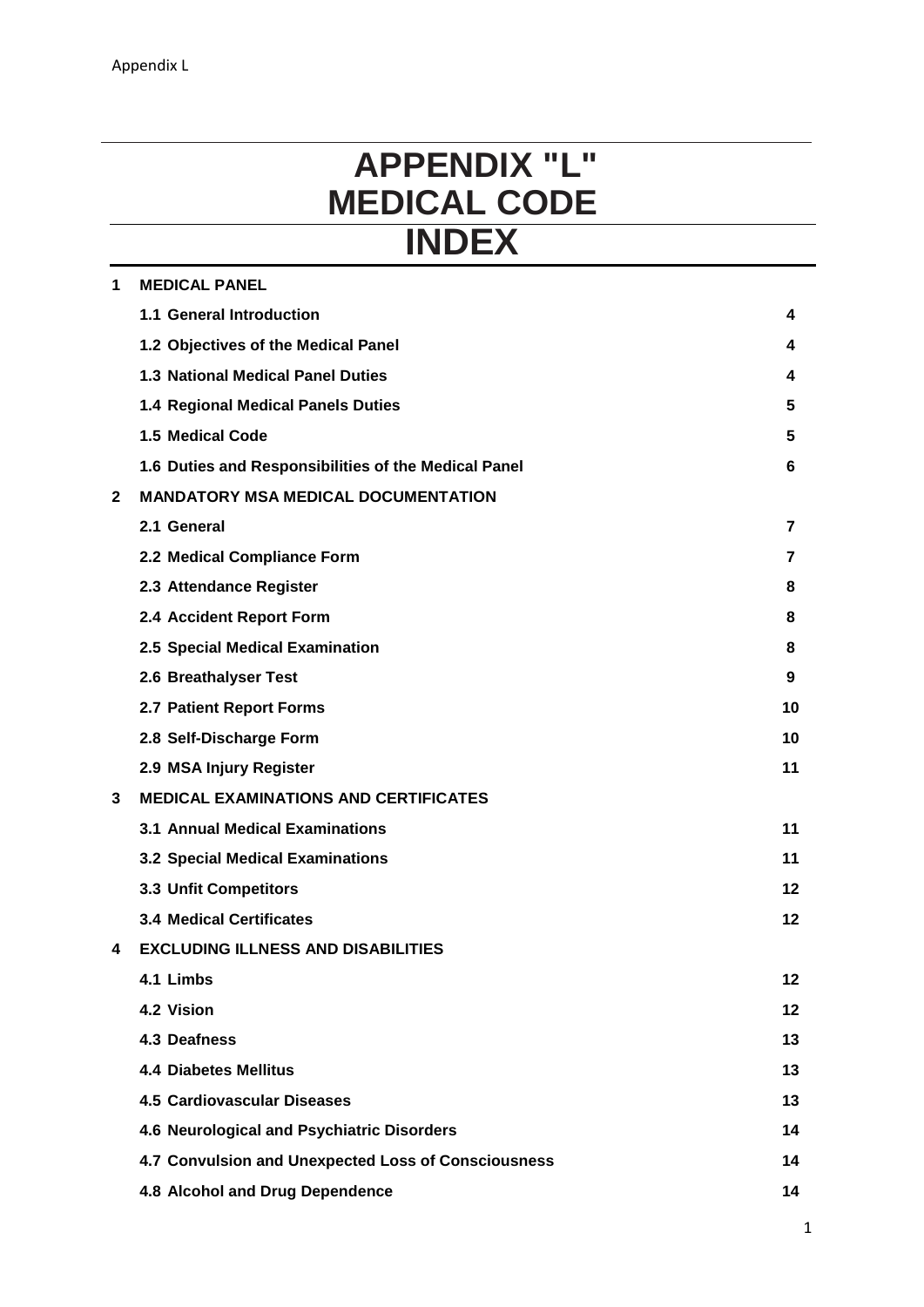Appendix L Appendix L

|    | <b>4.9 Miscellaneous Conditions</b>                                                                       | 14 |
|----|-----------------------------------------------------------------------------------------------------------|----|
|    | 4.10 Asthma                                                                                               | 15 |
|    | 4.11 Procedure in a case of doubt of medical fitness                                                      | 15 |
|    |                                                                                                           |    |
| 5. | <b>GENERAL PRINCIPLES FOR THE RETURN OF AN ILL OR INJURED COMPETITOR</b><br><b>Competitive Motorsport</b> | 15 |
|    | 5.1 Lacerations                                                                                           | 15 |
|    | 5.2 Injuries to limbs                                                                                     | 16 |
|    | 5.3 Head injuries and Concussion                                                                          | 16 |
|    | 5.4 Abdominal Surgery                                                                                     | 17 |
|    | 5.5 Heart and Lung diseases                                                                               | 17 |
| 6  | <b>MOTORSPORT MEDICAL QUALIFICATIONS</b>                                                                  |    |
|    | 6.1 Chief Medical Officer (CMO)                                                                           | 17 |
|    | 6.2 Chief Medical Coordinator (CMC)                                                                       | 18 |
|    | 6.3 Assistant Medical Co-ordinator (AMC)                                                                  | 18 |
|    | 6.4 Motorsport Medical Technician (MMT)                                                                   | 18 |
| 7  | <b>DUTIES OF MEDICAL PERSONNEL</b>                                                                        |    |
|    | 7.1 Chief Medical Officer (CMO) and Chief Medical Coordinator (CMC)                                       | 18 |
|    | 7.2 Chief Operational Paramedic (COP)                                                                     | 20 |
|    | 7.3 Medical Centre Manager                                                                                | 20 |
|    | <b>7.4 Professional Nurses</b>                                                                            | 20 |
| 8  | <b>MEDICAL REQUIREMENTS AT EVENTS</b>                                                                     |    |
|    | 8.1 General                                                                                               | 20 |
|    | <b>8.2 Medical Facilities</b>                                                                             | 21 |
|    | 8.3 Medical Services at Events                                                                            | 22 |
|    | 9 VEHICLES DEFINITIONS                                                                                    |    |
|    | 9.1 Definition of an Ambulance                                                                            | 23 |
|    | 9.2 Definition of Emergency Medical Response Vehicle                                                      | 23 |
|    | 9.3 Definition of a Rescue Vehicle                                                                        | 24 |
|    | 9.4 Definition of Aeromedical Services                                                                    | 24 |
| 10 | <b>CIRCUIT AND VENUE MEDICAL REQUIREMENTS</b>                                                             |    |
|    | 10.1 Medical Response Vehicle                                                                             | 25 |
|    | 10.2 Ambulance for Competitors and Officials                                                              | 26 |
|    | <b>10.3 Transport Ambulance</b>                                                                           | 27 |
|    | <b>10.4 Ground Posts</b>                                                                                  | 27 |
|    | <b>11 SPECTATOR MEDICAL REQUIREMENTS</b>                                                                  | 28 |
|    |                                                                                                           |    |

**12 INCIDENT MANAGEMENT**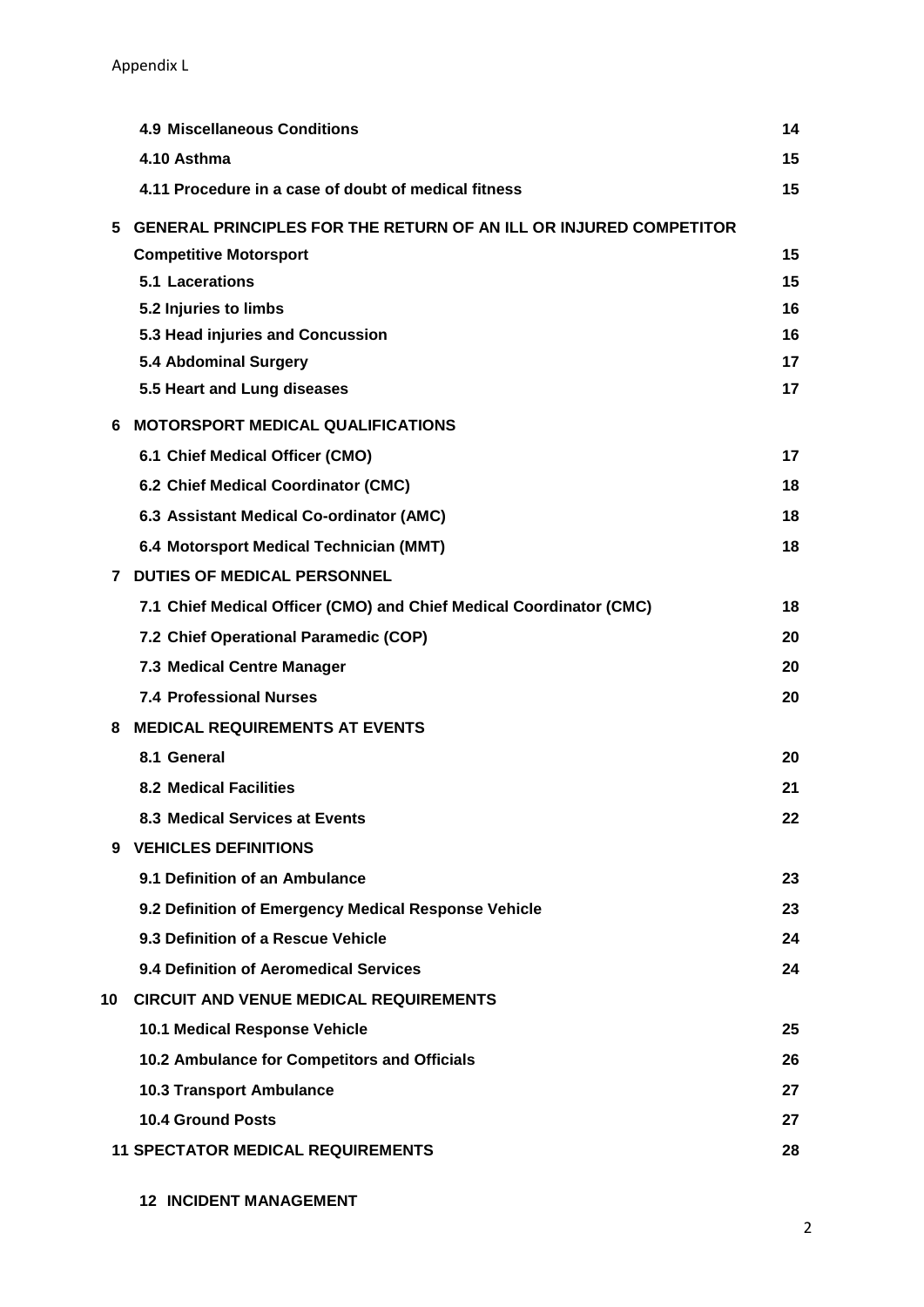#### Appendix L Appendix L

| 12.1                                                 | <b>Incident Management</b>                         |                |                                           | 28 |  |  |  |
|------------------------------------------------------|----------------------------------------------------|----------------|-------------------------------------------|----|--|--|--|
| 12.2                                                 | <b>Debriefing</b>                                  |                |                                           | 29 |  |  |  |
|                                                      | <b>13 DOPING CONTROL</b><br>29                     |                |                                           |    |  |  |  |
| <b>14 GENERAL REQUIREMENTS</b>                       |                                                    |                |                                           |    |  |  |  |
| 14.1                                                 | <b>Identification of Competitors and Officials</b> |                |                                           |    |  |  |  |
| <b>Competitor withdrawals</b><br>14.2                |                                                    |                |                                           | 29 |  |  |  |
| Maintenance of medical services at events<br>14.3    |                                                    |                |                                           | 29 |  |  |  |
| National tariff for medical services<br>14.4         |                                                    |                |                                           | 30 |  |  |  |
| <b>Approval of Medical Service providers</b><br>14.5 |                                                    |                | 30                                        |    |  |  |  |
| <b>Medical Seminar</b><br>14.6                       |                                                    | 30             |                                           |    |  |  |  |
|                                                      | <b>APPENDICES</b>                                  |                |                                           |    |  |  |  |
| <b>Appendix 1</b>                                    |                                                    | $\blacksquare$ | <b>CMO/CMC Checklist</b>                  | 31 |  |  |  |
| <b>Appendix 2</b>                                    |                                                    | $\blacksquare$ | <b>Medical Centre/Post Equipment</b>      | 32 |  |  |  |
| Appendix 3                                           |                                                    | $\blacksquare$ | <b>Medical Response Vehicle Equipment</b> | 33 |  |  |  |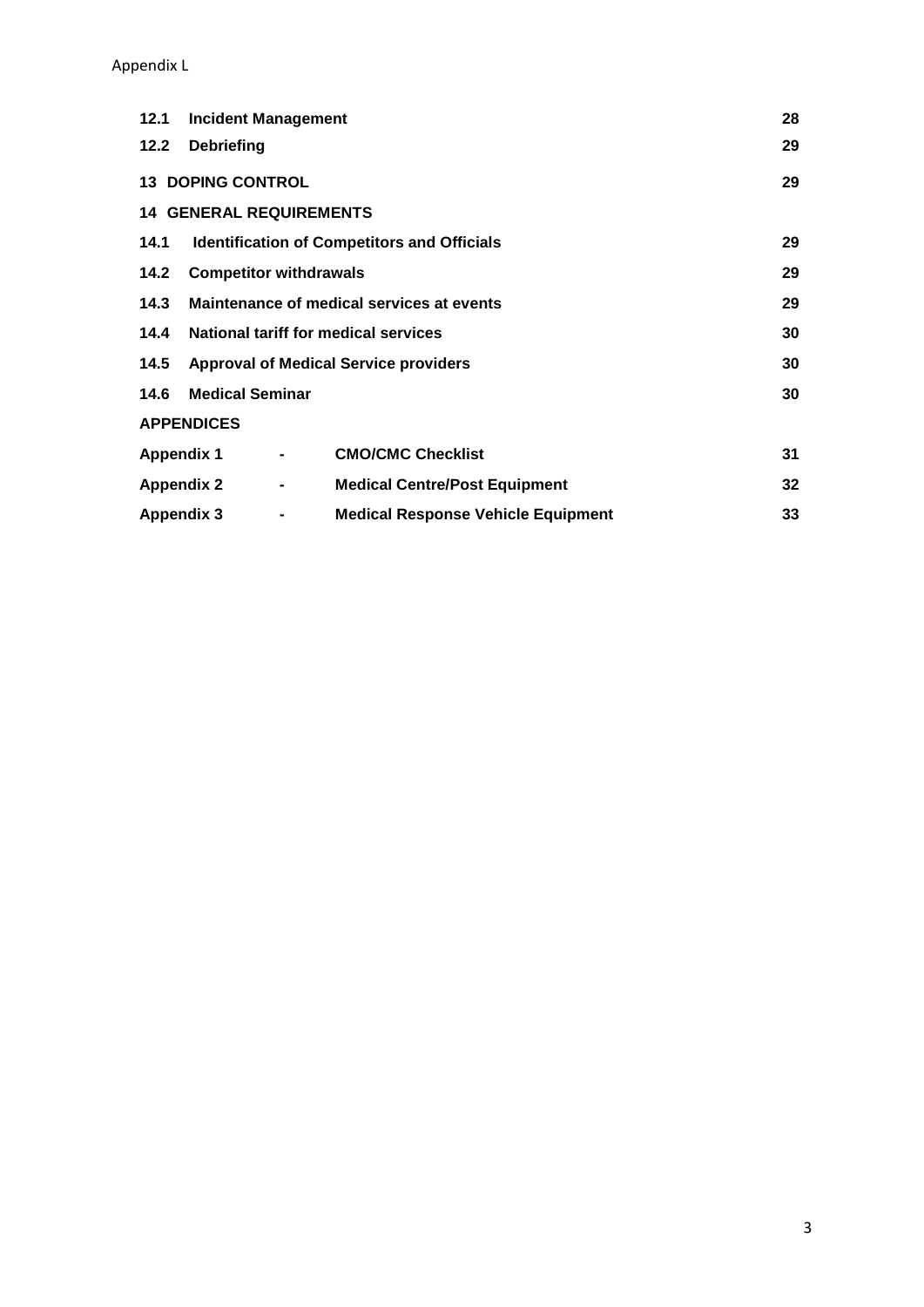# **1 - MEDICAL PANEL**

#### **1.1 GENERAL INTRODUCTION**

The Medical Code contains the **minimum** Medical Standards that will be enforced at motorsport events. In addition, the Safety at Sport and Recreational Events Act (Act 2 of 2010), South African National Standard (SANS 10366), Emergency Medical Services Regulations and the Regulations Relating to Emergency Care at Mass Gathering Events are also required to be implemented during all events.

**The Protocols documented in this Code are aimed at Medical Personnel who are involved in providing medical services at motorsport events. Any queries regarding requirements at events must be referred to the Medical Panel.** *All reference to days includes weekends.*

#### **1.2 OBJECTIVES OF THE MEDICAL PANEL**

- i) The Medical Panel is a specialist panel which has, as its' mission statement, the objective of ensuring the safety from a medical perspective and assisting motorsport competitors, event organisers and promoters and officials, particularly Clerks of Course, in accessing and providing the most professional emergency medical services for every competitor, official or spectator at every motorsport venue and event held under an MSA permit. This will be achieved by constant review of International and motorsport Emergency Medical Protocols and strict enforcement of the Protocols published in this code.
- ii) The Medical Panel condemns all unlicensed and illegal categories of motorsport totally and without exception.
- iii) If the Medical requirements are unattainable and unaffordable by the organisers of events, the President of the Medical Panel reserves the right to waive certain stated conditions if, in the President's opinion, such a waiver is in the interest of fostering and developing motorsport without endangering the safety of competitors and officials. If there is a reason to reduce requirements it must be motivated in writing to Head Office who will in turn liaise with the regional representative and President. Each application will be assessed on its' own merits.
- iv) The Medical Panel doctor(s) are responsible for assessing licence applications from competitors with known medical conditions, and applying the protocols contained in this code in passing a decision on medical fitness to compete. In the event that a condition has not been specifically detailed, specialist medical opinion may be requested and obtained and international standards will be applied.

#### **1.3 NATIONAL MEDICAL PANEL DUTIES**

- i) The National Medical office is located in Roodepoort, Gauteng.
- ii) The duties and responsibilities of the national office are:
	- a) Periodic review of the MSA Anti-Doping Code and annual publishing of the WADA list of prohibited substances;
	- b) Review and introduction of all new policies originating from the Medical Panels of the FIA and FIM. Liaison with FIM Africa and other ASNs and FMNs.
	- c) Selection of events for Drug and Alcohol Testing in conjunction with the Medical Panel President, Operations Manager and Medical Coordinator
	- d) Compilation of the weekly injury registry which is distributed by the Medical co-ordinator.
	- e) Approval of National Medical Compliance Forms.
	- f) Approval of all Medical Compliance Forms where the service provider is a member of the Medical Panel.
	- g) Stimulation of interested disabled persons to be involved in motorsport as both administrators and competitors in certain motorsport categories.
	- h) The convening of online Medical Exams for CMC's and CMO's
	- i) The convening of investigations into the passage of events and circumstances of Fatal Accidents.
	- j) Involvement in all motorsport events with potential or actual international involvement from the pre-event planning stages until the conclusion of the post-event debriefing processes.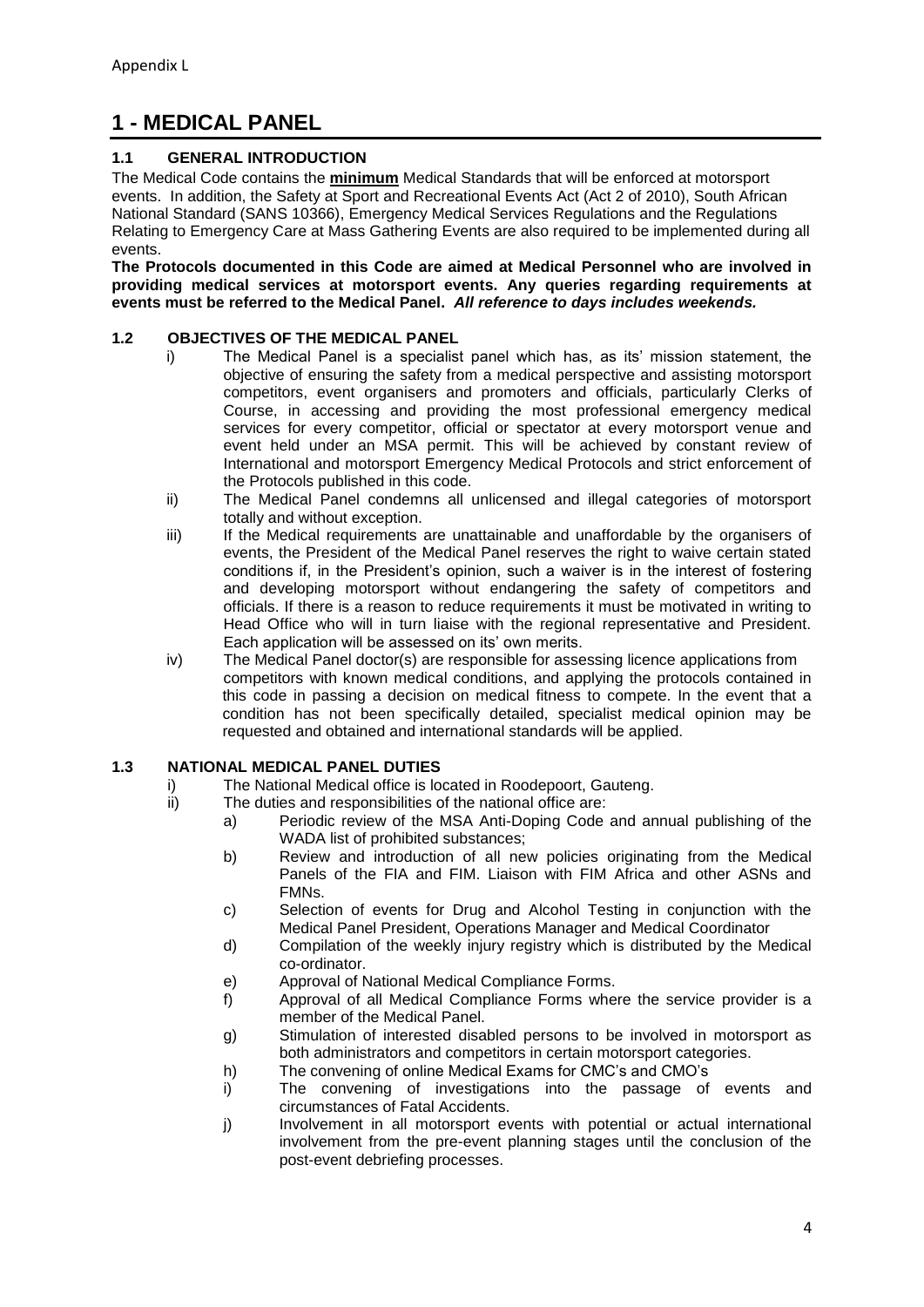#### **1.4 REGIONAL MEDICAL PANEL DUTIES**

- i) The Chairmen of medical committees of the various MSA regions are automatically members of the National Medical Panel and are tasked to deal with day to day medical affairs in their regions.
- ii) The names of Medical Personnel who have successfully completed a seminar and examination must be submitted to regional organisers via the Medical Coordinator.
- iii) The Regional Medical Chairmen are required to conduct inspections of all Circuits and Venues and submit Medical Homologation Forms.
- iv) Their responsibilities further include:
	- a) Ensuring that Medical Safety issues are complied with at all events.
	- b) The checking and approval or rejection of all Medical Compliance Forms submitted for Regional and Club events (ensuring that the Medical coordinator is copied on all medical compliances approved or rejected).
	- *Note:* Where the service provider is a member of the Medical Panel the Medical Compliance forms are to be submitted to the Medical coordinator for approval or rejection.
	- c) Ensuring that correctly completed documentation (as per 6f above) reaches MSA Head Office timeously.
	- d) Attending MSA Regional meetings or if this is not possible to submit a monthly Medical Report for the meetings not in attendance.
	- e) Submitting Reports of Regional Medical Committee meetings.

#### **1.5 MEDICAL CODE**

i) Through experience gained by various Medical professionals on a global basis and by constant review of international motorsport Medical Protocols, a system of minimum Medical standards has been created, which are contained in the MSA Medical Code. It must be strongly stressed that they are practical protocols and not proven theory. The Medical Panel accepts the requirements of the **Safety at Sports and Recreational Events Act, (Act 2 of 2010)**, the **South African National Standard – Health and Safety at Events (SANS 10366)** the **Emergency Medical Services Regulations (2017) (Gazette No. 41287 01 Dec 2017)** and the **Regulations** 

**Relating to Emergency Care at Mass Gathering Events (2017) (Gazette No. 40919 15 June 2017)** and will ensure the implementation thereof during events.

- ii) It remains the responsibility of the organiser of each and every motorsport event held under a MSA permit to ensure in conjunction with the appointed Clerk of the Course (CoC) and the Chief Medical Officer or Co-ordinator (CMO/CMC), to provide Professional Emergency Medical services adequate in number of personnel and vehicles, for the category of motorsport and the number of competing participants and anticipated spectators.
- iii) Failure of an organiser to comply with the minimal medical requirements for an event, immaterial of ignorance of the regulations or wilful disregard of the requirements, will result in the CMO/CMC taking immediate corrective action or declaring the venue as unfit for competition, should corrective action be impossible or corrective action not be instituted timeously.
- iv) All changes to the Medical Code resulting from changes in International Medical Protocols or changes in the Medical Codes of the FIA and FIM or the changes in local legal requirements will be incorporated in Appendix L annually. Should Protocols need to change more urgently, these changes will be published via an official MSA E-Newsletter or by way of a National Circular.
- v) As a prerequisite of maintaining the highest standards of safety and medical professionalism for all competitors, officials and spectators, the CMO/CMC appointed for the event shall have the right to prohibit a competitor or official from participating in or doing duty at an event for the following reasons:
	- a) If, in the opinion of the CMO/CMC, the actions, behaviour or professional conduct of a member of the operational Medical staff is considered to be detrimental to the physical or mental welfare of an ill or injured competitor or official, or to be damaging to the image of MSA or of the medical, paramedic or nursing professions.
	- b) If a competitor or official is known or suspected of suffering currently or having previously suffered from a medical condition which could result in the lives of other competitors, officials or spectators being endangered. This will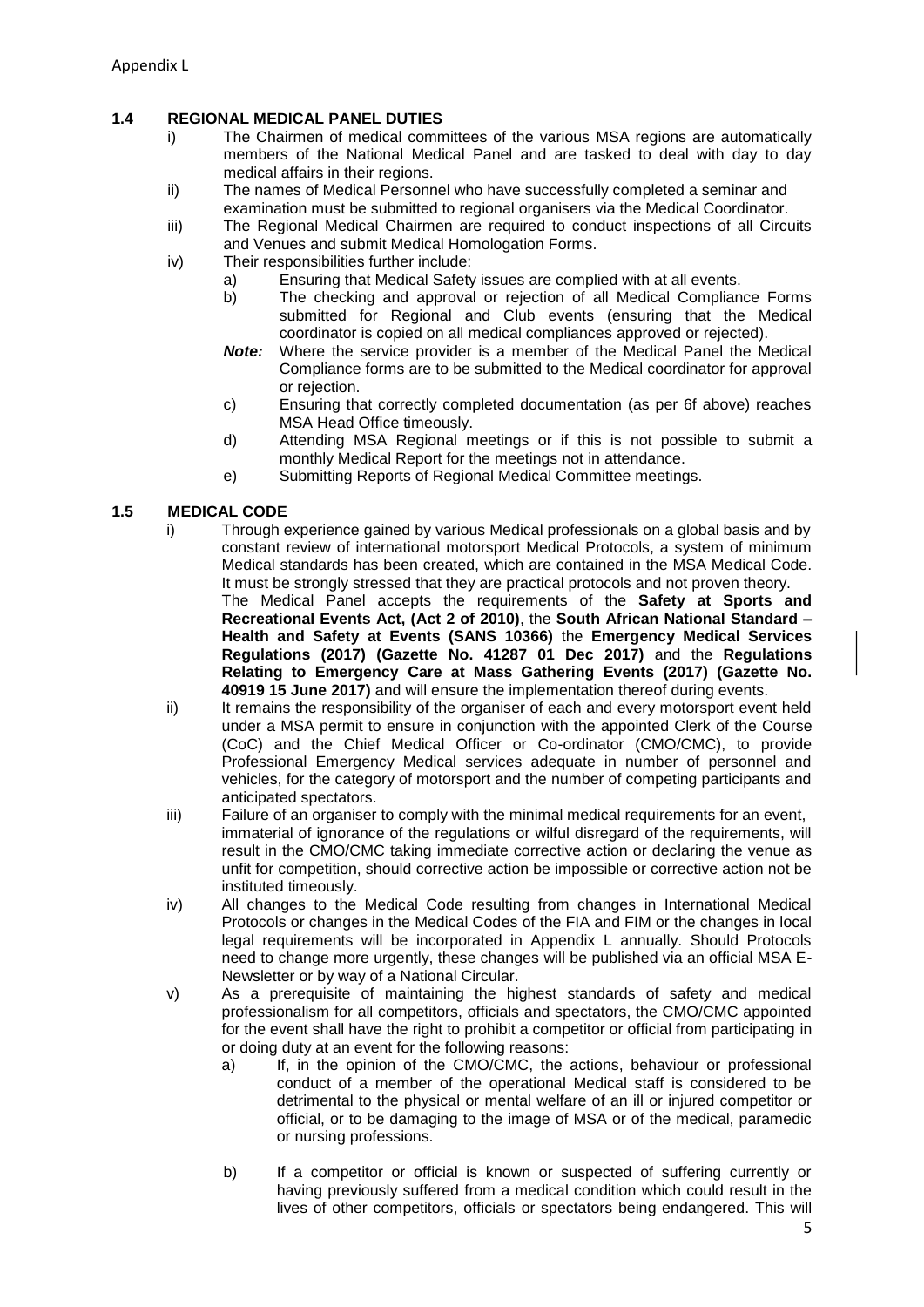include conditions which could affect levels of consciousness e.g. Diabetes, hearing problems with associated dizziness and certain medications.

- c) If a competitor fails to undergo a medical examination after an injury requiring medical attention or who is not passed as being completely recovered by his medical attendant, or who refuses or fails a Special Medical Examination conducted at the event by a CMO/CMC.
- d) For the use of alcohol by competitors, team members, service crews, officials or marshals either immediately before or during a motorsport event (refer GCR 118, GCR 150, GCR 172 and GCR 282).
- e) For the documented use of prohibited substances or methods either immediately before or during a motorsport event (refer MSA Anti-Doping Code).
- f) If a competitor or official's attitude or behaviour is deemed to possibly endanger the physical or psychological wellbeing or safety of competitors, officials or spectators, or the ability of a competitor to participate freely.
- vi) If, in the opinion of the CMO/ CMC, a competitor or official is suspected or found to be in breach of or found to be guilty of transgressing the above regulations, the CMO/CMC is required to notify the CoC in writing of the decision to exclude the competitor or official on medical grounds. The competitor or official affected by the decision of the CMO/CMC has the right of appeal to the Medical Panel. The Medical Panel reserves the right to request an MSA enquiry.
- vii) Medical personnel contracted to provide medical services at motorsport events who provide an inadequate, unprofessional or negligent service, or who provide a service different from or inferior to the contracted service or who downgrade either the number or level of vehicles or personnel during an event, will be required to attend a Medical Panel enquiry and will be referred to statutory professional bodies such as HPCSA where applicable.
- viii) **The decisions taken by the CMO/CMC appointed for a motorsport event with regard to any medical matter, including fitness to compete, is final and may not be debated or altered by any competitor, official or medical practitioner. In the event that the decision of the CMO/CMC is challenged, a protest may be lodged with the Medical Panel.**

#### **1.6 THE DUTIES AND RESPONSIBILITIES OF THE MEDICAL PANEL**

- i) The Memorandum of Incorporation (MOI) and the MSA Internal Regulations allow for the appointment of specialist panels by which the Medical Panel is constituted.
- ii) The Medical Panel is responsible for:
	- a) The annual review and updating of the Medical Code.
	- b) The institution of minimum medical standards for all categories of motorsport and the enforcing of these standards. This will be achieved by:
		- i) Scrutiny of Medical Compliance Forms;
		- ii) Scrutiny of Accident Statistics Forms and associated documents;
		- iii) The weekly production of the injury registry;
		- iv) Inspection of circuits both initial inspections and annual reviews.
	- c) Attendance at enquiries where Medical/Safety issues are involved.
	- d) Research projects.
	- e) The compilation of Official Medical documents Medical Compliance Form, Accident Statistics Form, Special Medical Examination Form, Patient Report Forms and Competitor Self Discharge Form.
	- f) Medical Homologation of Circuits and Venues in conjunction with the relevant Sporting Categories and Sporting Services Manager.

The National Medical Panel meets 1-2 times annually if necessary; however, the second meeting could be conducted via Skye or conference call.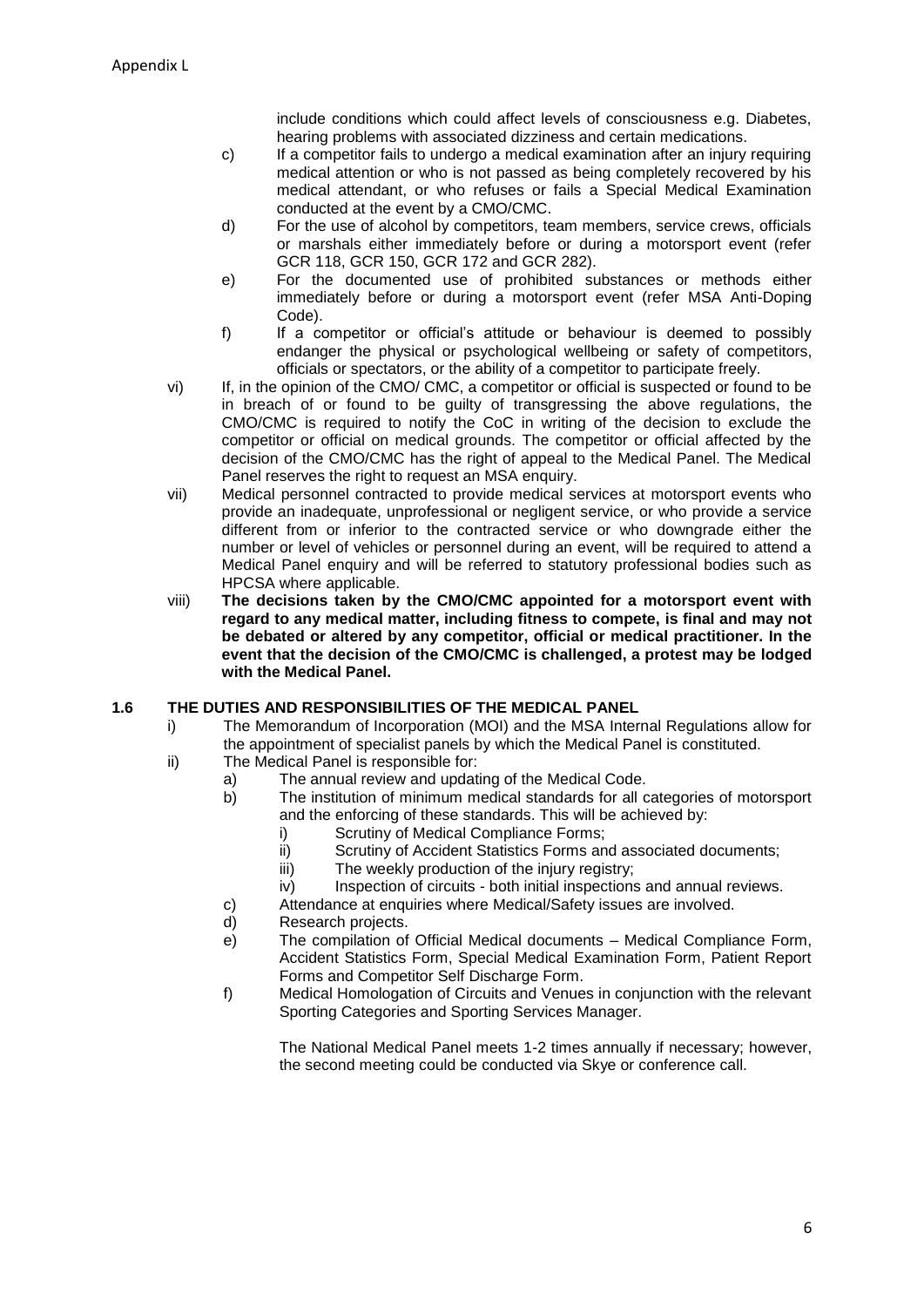# **2- MANDATORY MSA MEDICAL DOCUMENTATION**

#### **2.1 General**

- i) All documentation will reflect the year for which it is to be used in the title of the document, with the date of revision, which will be done annually, identified at the top right hand corner of the Form.
- ii) Outdated, illegible or incomplete forms will be returned for resubmission. As all documents are available electronically, it is recommended that these are completed by typing in the relevant information.
- iii) All MSA Medical Documentation can either be obtained from the Medical coordinator at MSA or downloaded from the MSA website on www.motorsport.co.za.
- iv) The CMO/CMC should hand all completed documentation to the race secretary at the end of each event for onward submission to MSA – to be received by 12h00 on the Tuesday following the event.
- v) Illegible, incomplete or late submission of documentation mentioned below may result in a fine being imposed against the club, as it is ultimately the club's responsibility to submit all documentation to MSA.
- vi) Special Medical Examination Forms, Breathalyser Tests, Patient Report Forms, Competitor Self Discharge Forms, and the Attendance register, must also be submitted to the event secretary together with the Accident Statistics Form for submission to MSA. Service Providers cannot change staff members with different qualifications e.g. an ALS must be replaced with ALS etc.
- vi) It is the responsibility of the Club/Organiser to ensure all documents are submitted to MSA within the time frame mentioned above. It is not MSA's responsibility to follow up with the Service Provider.

#### **2.2 The Medical Compliance Form**

- i) The Official current MSA Medical Compliance Form is a **Medicolegal** document vital to the legitimate running of a motorsport event. An event that is commenced without an approved Medical Compliance Form occurs outside the regulations of MSA and therefore MSA provisions such as Public Liability and competitor insurance will no longer apply.
- ii) Medical services may not be downgraded for Official Practices, National, Regional, Club or Social events. These events produce more serious injuries, probably related to inexperience.
- iii) It is the responsibility of the CMO/CMC appointed for a Motorsport event, utilising their personal knowledge of the circuit and venue, the Medical services guidelines in the Medical Code and the Medical Homologation document as these become available, to complete the Medical Compliance Form for the event. Although Assistant Medical Coordinators may be tasked to arrange the required

vehicles and Medical Personnel, it remains the sole responsibility of the CMO/CMC to **personally** complete and sign the form.

iv) The Medical Compliance Form is to be completed by the appointed CMO/CMC and submitted to the event organiser at least 21 days before the event. The organiser of the event is responsible for submitting the form to MSA Regional offices or Head office.

Fines ranging from R200 to R1000 may be imposed on organisers who submit late medical compliance forms.

- v) Alterations in the number or qualifications of Medical personnel and vehicles compared to the original crews and Ambulances/Response vehicles identified on the submitted Medical Compliance Forms must be submitted to MSA and the CoC immediately. Failure to comply with this requirement may result in the CoC delaying the start of the event until the correct services are in place with suspension of the responsible CMO/CMC.
- vi) Medical Compliance Forms that are incomplete or illegible will be returned to the organiser for correction before approval. A second sheet of paper must be submitted for large numbers of personnel.
- vii) A copy of the Medical Compliance Form must be submitted and signed off by the CoC on the day of the event and the signed copy must be submitted to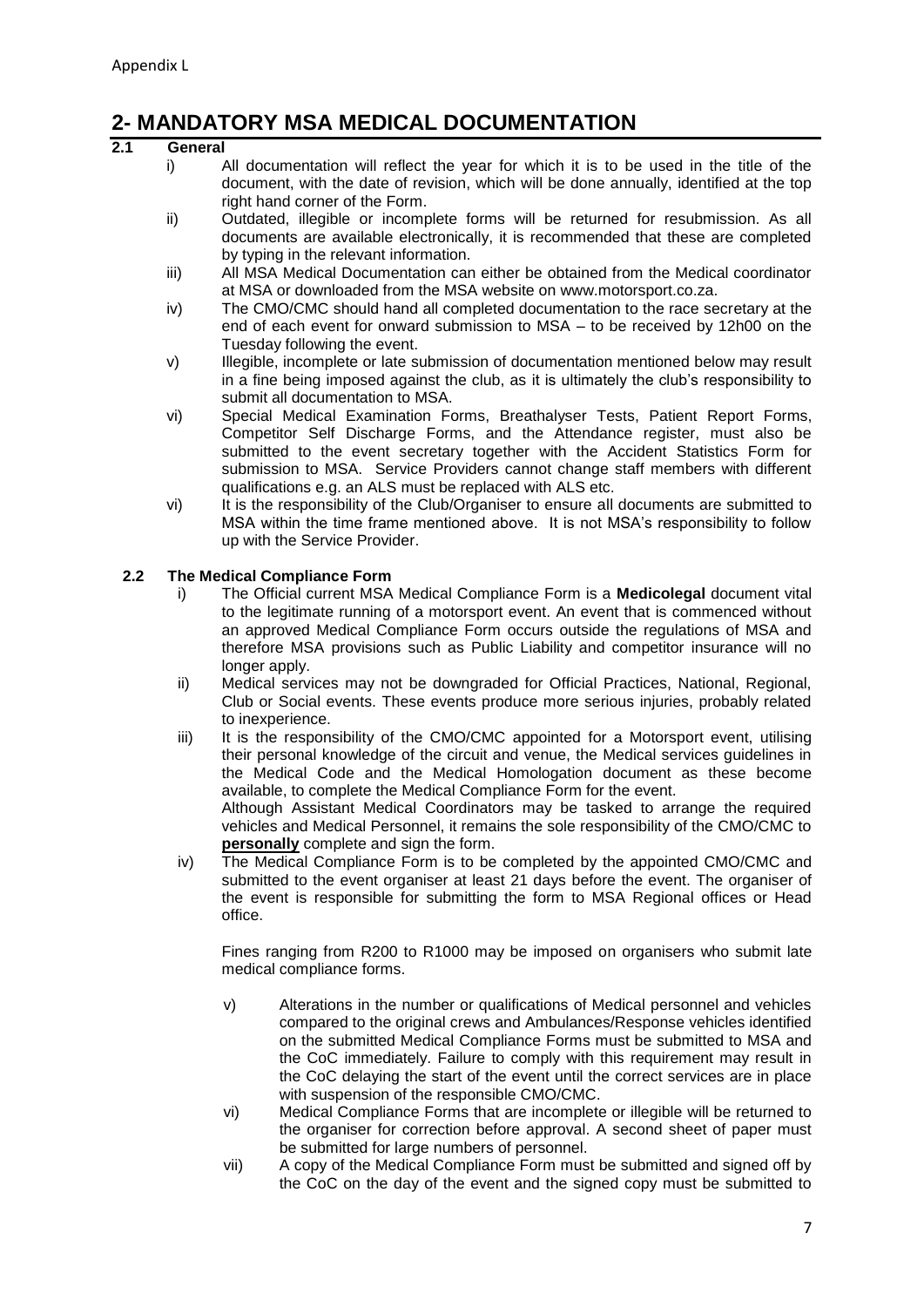MSA with the Accident Report Form and supporting documentation (refer 3.2(vi).

- viii) Each events requirement will be assessed on their own merits. If there is a reason to reduce requirements it must be motivated in writing and submitted together with the compliance form to MSA head office who will in turn liaise with the regional rep. and President of the Medical Panel.
- ix) Effective  $1^{st}$  January 2015 Medical Compliance Forms will not be approved by MSA if the service provider is not BHF Registered and cannot produce a BHF Number. The requirements from BHF do apply and Medical Service Providers may not use a BHF Practice number of another company to provide services if such registered company are not present during the event. The Emergency Medical Regulations (Gazette G38775 RG 10427 dated 8 May 2015) is effective from the date the relevant Provincial Health Department implement the regulations in that province.
- x) The Medical Service Provider name indicated on the Medical Compliance need to be the name of the Service that provides the Ambulances for the event. This Service need to be approved to provide medical services during MSA sanctioned events. No two different Service Providers can be indicated on the Medical Compliance document.
- xi) In the event of a Medical Service Provider need to provide more Ambulances for an event, such additional Ambulances must be from an approved provider. Therefore, the use of non-approved Ambulances or Medical Service Providers is not allowed.

#### **2.3 Attendance Register**

- a) The prescribed attendance register must be completed at each event for each day the event is been hosted.
- b) All personnel must sign the attendance register on each day they are working.
- c) The Steward is required to check if the personnel indicated on the Medical Compliance document correlate with personnel on the Attendance Register.
- d) The completed Attendance Register must be returned to MSA within the prescribed period.

#### **2.4 Accident Report Form**

- a) Accurate, suspected clinical diagnosis must be entered, which must include the type of injury and the Anatomical Region of body affected.
- b) If the competitor does not complain of any symptoms and does not exhibit signs of injury, full details must be entered on the Accident Report Form with a diagnosis of "no injury detected."
- c) The column on whether the competitor is FIT or UNFIT must be completed.
- d) This form can be completed by CMO/CMC/Senior AMCs but it must personally be signed by the CMO/CMC for the event.
- e) The Accident report form must be returned to MSA regardless of whether there are incidents listed or not.

#### **2.5 Special Medical Examination**

See point 3.2

#### **2.6 Breathalyser Test**

Competitors participating in any MSA approved events will be subject to alcohol breath and/or blood testing at any time in-competition\* in accordance with the following procedure:

\*In-Competition = **for the purpose of the MSA Medical Code,** the in-competition period is defined as the period commencing **12 hours before the competitor competes or practices for the first time during the event\*\*, ending thirty (30) minutes after the end of the last race\*\*\* in his/her class and category.** For the avoidance of doubt, the possession, use and consumption of alcohol during the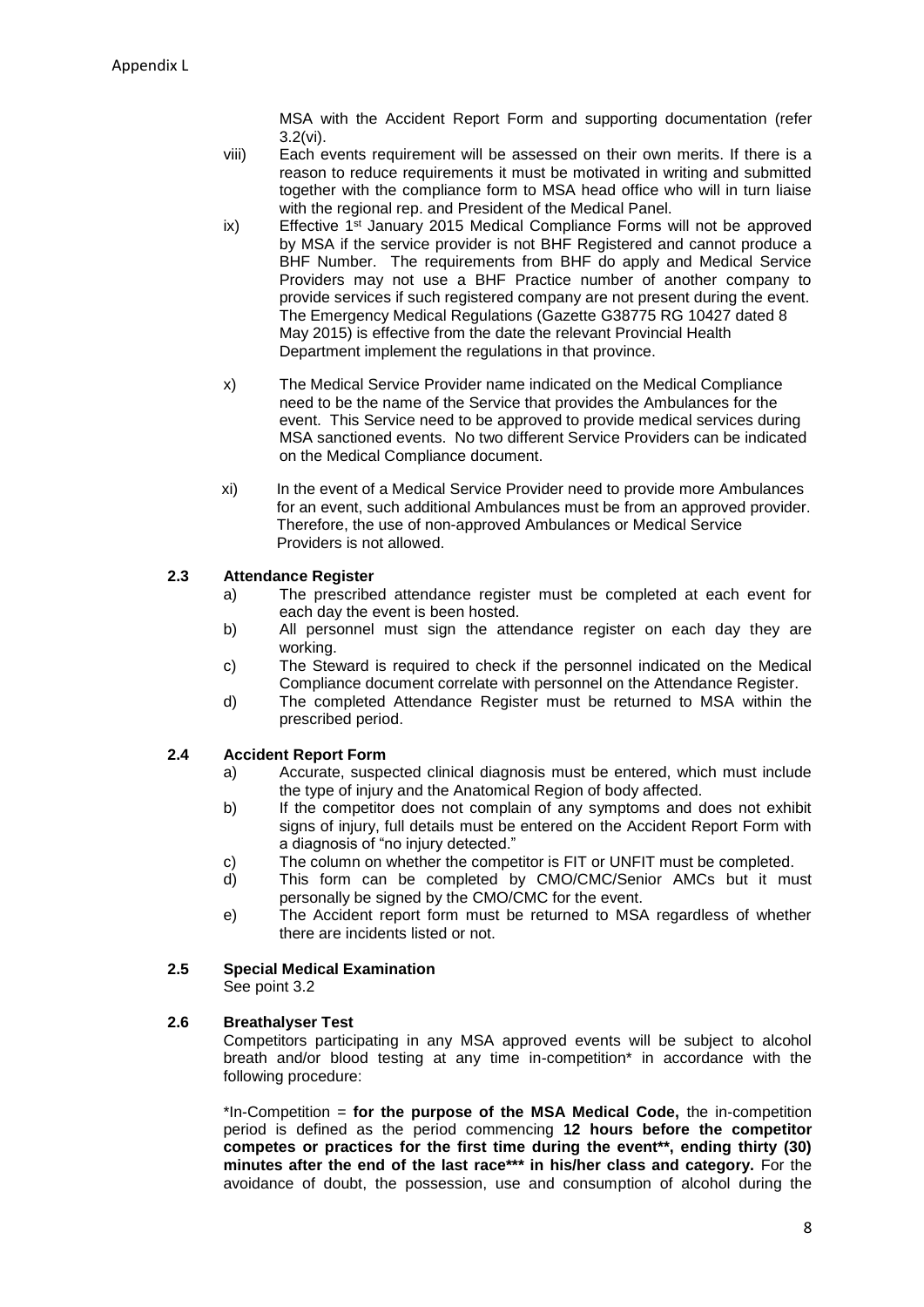awards ceremony is not considered a violation under the MSA Medical Code **providing that the podium ceremony takes place at the end of the event.**

\*\*Event: an event is defined as a single sporting event (composed, depending on the discipline, of practice sessions, qualifying practice sessions and race(s), rounds, legs, heats or stages).

#### **\*\*\* or round, leg, heat or stage.**

- a. Such testing will be undertaken by an MSA qualified CMO/CMC at the event using an MSA approved testing device. At certain events, for example, those involving the use of public roads, the police may undertake such testing.
- b. Testing will be undertaken at the event by an MSA qualified CMO/CMC who is trained in the use of the alcohol testing device.
- c. Testing will be performed with no prior notice.
- d. Competitors will be selected randomly by ballot or at the discretion of the MSA Chief Steward, MSA Jury President, and MSA Delegate.
- e. At least three Competitors will be tested at each event.
- At any time in-competition\* alcohol testing may be included as part of a special medical examination conducted at the request of the Race Director, Clerk of the Course, Jury President, Chief Steward in accordance with the MSA Medical Code.
- g. Following notification of selection for alcohol testing, the competitor must immediately attend the designated location for testing.
- h. A refusal to undergo alcohol testing will be regarded for the purpose of the application of sanctions as identical to a test reading above the permitted threshold.
- i. Any competitor who refuses to submit himself to alcohol testing will be **automatically and immediately** excluded from further participation in, and disqualified from the event **by the disciplinary body responsible for applying disciplinary sanctions at the event. Such decision is final and may not be appealed against. Such automatic and immediate decision may not under any circumstances give rise to any claim from the competitor or any other affected party.** The details of the case will be notified immediately to **MSA by the disciplinary body responsible for applying disciplinary sanctions at the event**.

**The competitor will also be automatically provisionally barred by the MSA (Provisional Suspension) from participating in any competitions sanctioned by MSA until further notice and without any further notification. Such automatic Provisional Suspension may not under any circumstances give rise to any claim from the competitor or any other affected party.**

- j. Alcohol testing will normally take place in a location that maintains competitor confidentiality, is secure with restricted access, and is in a suitable location with adequate facilities such as light and ventilation. If the competitor smoked, the test needs to be postponed for 10 minutes after
- he/she smoked. k. Each competitor will be tested individually and in private.
- The alcohol testing device will be determined and provided by the MSA.
- m. The device will be calibrated in accordance with the manufacturer's instructions.
- n. The alcohol test procedure will take place where possible in the presence of a witness.
- o. The testing procedure and use of the device will be explained to the competitor.
- p. The competitor will be allowed to select an individual mouthpiece from a selection of individually sealed mouthpieces for their individual use and attach it to the device.
- q. The competitor will blow steadily into the mouthpiece until the device indicates that an adequate sample of breath has been obtained.
- r. The test result displayed on the device will be shown to the competitor and recorded on the test record documentation.
- s. The time of each test will also be recorded on the documentation.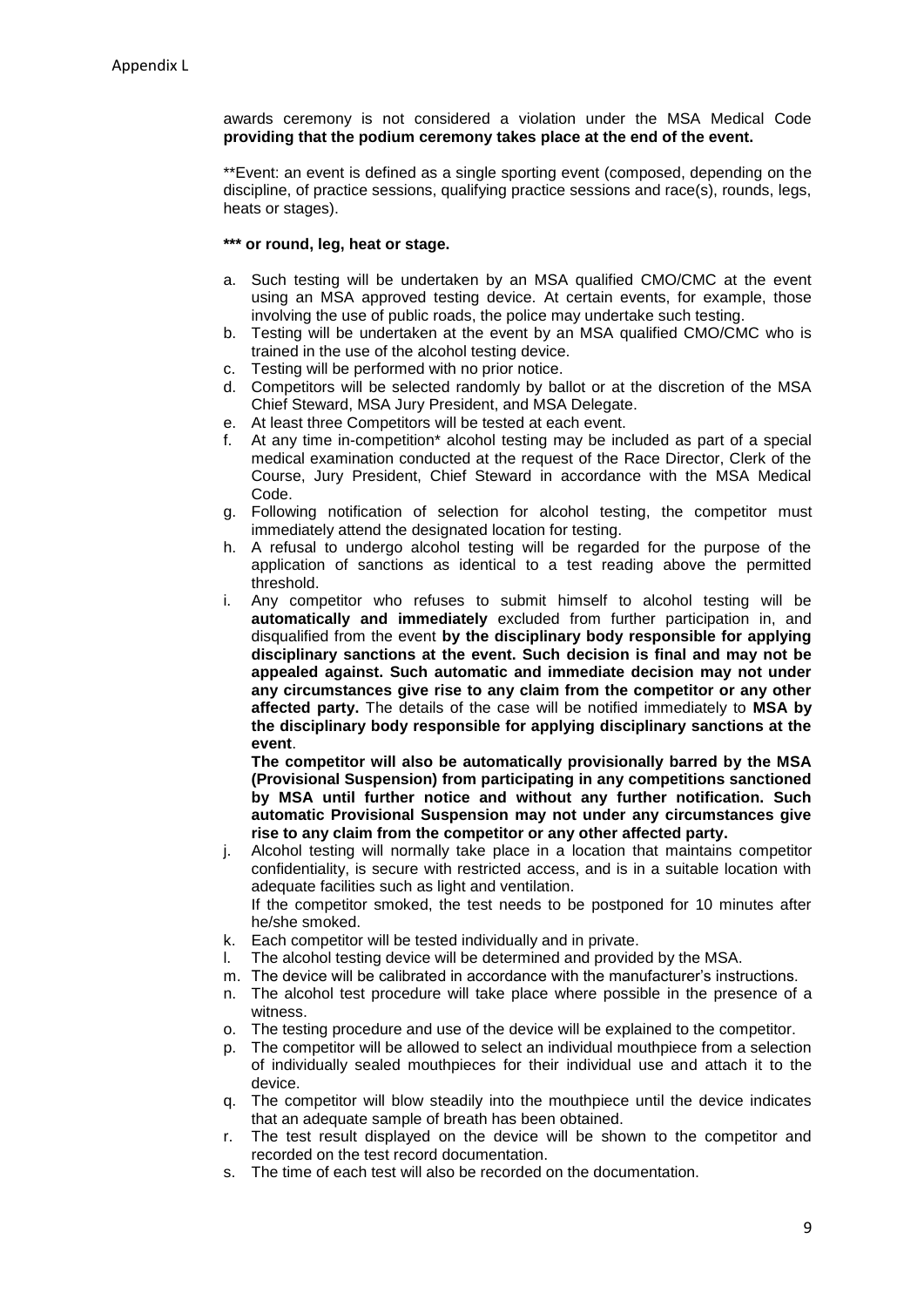- t. The documentation will then be signed by the competitor and officials present at the test. Any refusal by a competitor to sign the documentation will be duly noted and recorded on the documentation but will not invalidate the result of the test.
- u. The results and associated documentation will be forwarded to the MSA Administration.
- v. If the test reading is greater than the permitted threshold of 0.00g/L or 0.00% B.A.C, a confirmatory test will be performed following a waiting period of at least a **fifteen** minutes starting after the first result of the first test has been recorded. **If the first test reading is below or equal to 0.00g/L or 0.00% B.A.C, no further test will be conducted.**
- w. As part of this confirmatory test the competitor will again be asked to select a further mouthpiece from a selection of sealed mouthpieces. (The purpose of conducting a confirmatory test after a period of **fifteen** minutes in the event of a positive test is to ensure that any residual alcohol in the competitor's mouth from food, mouth wash etc. is no longer present in order to limit false positive results).
- x. If the result of the confirmatory test is above the permitted threshold the competitor will be **automatically and** immediately excluded from further participation in, **and disqualified from** the event by the disciplinary body responsible for applying disciplinary sanctions at the event.

Such decision is final **and may not be appealed against. Such automatic and immediate decision may not under any circumstances give rise to any claim from the competitor or any other affected party**. The details of the case will be notified immediately **by the disciplinary body responsible for applying disciplinary sanctions at the event** to the **MSA.**

**The competitor will also be automatically provisionally barred by the MSA (Provisional Suspension) from participating in any competitions sanctioned by MSA until further notice and without any further notification. Such automatic Provisional Suspension may not under any circumstances give rise to any claim from the competitor or any other affected party.**

y. If the result of the confirmatory test is below the permitted threshold no further action will be taken.

#### **2.7 Patient Report Forms**

A patient report form needs to be completed for each competitor that is injured during the event. The patient report forms are updated on a yearly basis and are available on the website. These patient report forms need to be submitted together with the Accident Report Form at the end of the event to the Race Secretary for submission to MSA. These forms are used for research purposes.

#### **2.8 Self-Discharge Form**

#### **Refusal to Undergo a Medical Examination and Accept Medical Advice.**

- i) A competitor who is injured during practice or a race and who either refuses medical attention at the point where injury occurred or at the venue Medical Centre is required to complete the Competitor Self Discharge form which can be obtained from MSA.
- ii) Should the competitor refuse to sign the form, the competitor must be informed that refusal revokes any possible future action against any official, service provider, organiser, promoter or MSA and their insurers.
- iii) A copy of the said refusal form must be submitted to the CoC.
- iv) The competitor will be excluded from the event resulting in any scores attained during the event being removed and will not be covered by the MSA Insurance.

#### **2.9 MSA Injury Register**

- a) The MSA Injury Register is compiled weekly from submitted event Accident Report Forms.
- b) A competitor whose name appears on the Injury Registry and who is identified as "Unfit Certificate required", must submit a Medical Certificate from the **treating Medical Practitioner** stating that the competitor has completely recovered and is fit to compete in Motorsport.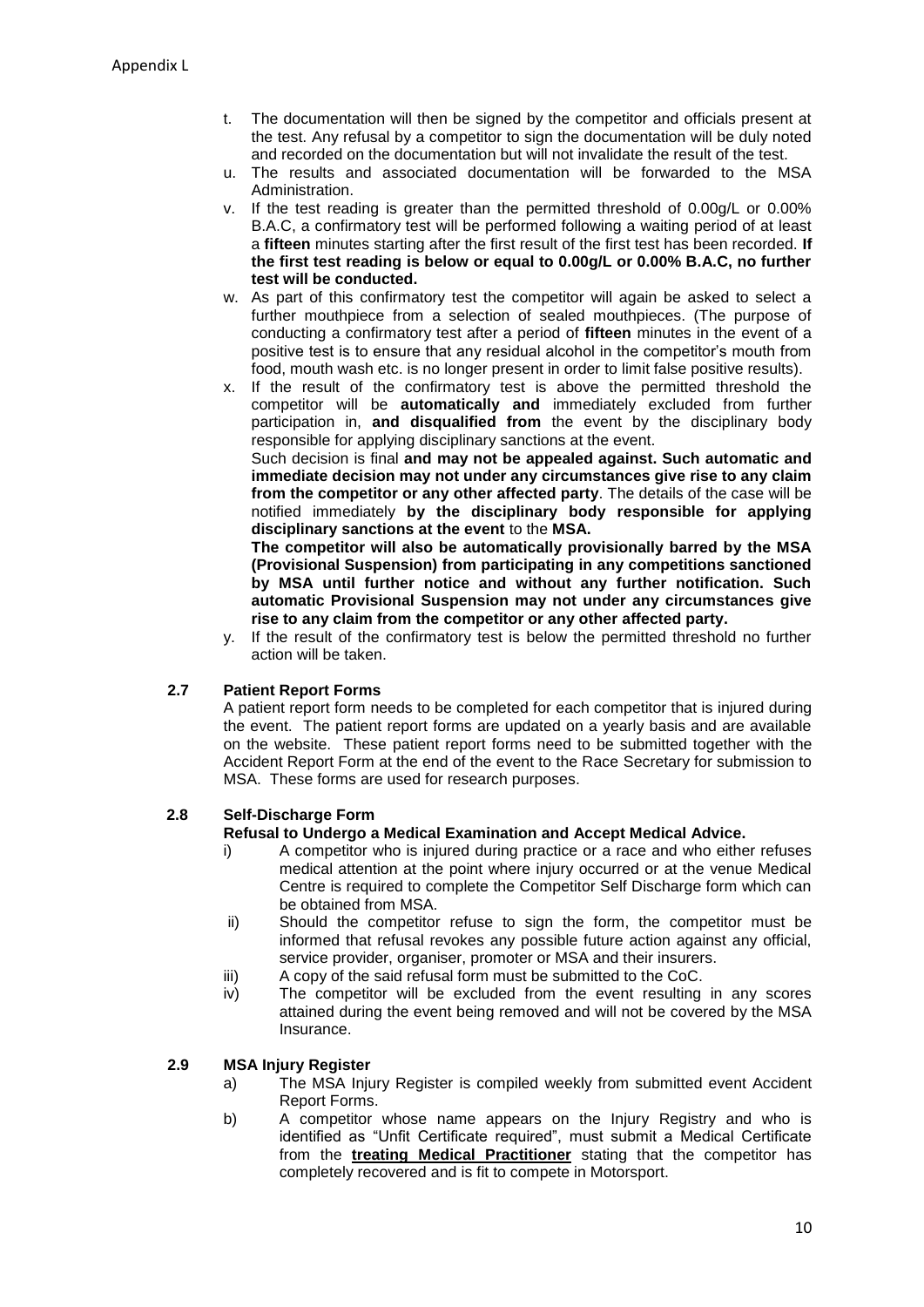- c) **Failure to produce the required Medical Certificate timeously will result in the competitor being excluded from the event and losing all points scored on the day until the letter is produced.**
- d) **The general principles for the return of an ill or injured competitor to competitive motorsport are to be found in the Medical Code.**
- e) **It is the responsibility of the competitor to ensure that they submit a medical certificate indicating that they are fit to compete in motorsport 5 (five) working days before the start of the event, sending it to MSA Head Office for review and processing. It is the responsibility of the competitor to check the Injury register and ensure that MSA receives their letter timeously.**
- f) MSA sends the injury register to all competitors on the injury register via email and all clubs also receive a copy of the list.
- g) **It is also the responsibility of the MSA Member (e.g. Club/Organiser) to ensure that a competitor who is listed on the injury register does not compete or submits a clearance letter before they compete. Should a club accept the entry of a competitor who is on the injury register and allows them to compete they could be fined up to R5,000.00.**

# **3 - MEDICAL EXAMINATIONS AND CERTIFICATES**

#### **3.1 ANNUAL MEDICAL EXAMINATIONS**

- i) Every competitor in motorsport must be psychologically and physically healthy and mature enough to control a motor vehicle, kart, motorcycle or quad without endangering the lives of fellow competitors, officials or spectators, whilst preserving their own lives. To assess this state of health, every motorsport competitor must complete the Annual Medical Form and submit the form to MSA, with their annual licence application either in person or via the online licence system.
- ii) The Medical Form is valid from 1st January to the 31st December of that calendar year.
- iii) Non-disclosure of a serious chronic illness, serious or disabling injury or the consumption of certain chronic medications, if discovered, will result in the immediate cancellation of the competitor's or official's licence

#### . **3.2 SPECIAL MEDICAL EXAMINATIONS**

- i) If, at any time before or during practice or racing, the appointed Stewards, the Jury President, the Clerk of the Course or the CMO/CMC has any doubt as to the Physical or Psychological fitness of either a competitor to compete or an official to officiate as expected, they may request that a Special Medical Examination be conducted on the concerned official or competitor.
- ii) The Special Medical Examination may be conducted by the CMO, a second medical practitioner with Motorsport Medical Experience present at the event, or by the CMC appointed for the event. The CMC conducting the examination is required to notify the President of the Medical Panel telephonically immediately.
- iii) Should the CMO/CMC deem a competitor unfit to compete, they must complete the relevant form and advise the CoC of same. The CMO/CMC will have the final/overriding decision on the practice/race day. This may however be appealed subsequent to the event, with a view to removing

them from the register of unfit competitors.

- iv) The Special Medical Examination Form which can be obtained from MSA or downloaded from the MSA website on www.motorsport.co.za must be completed and submitted to the CoC.
- v) A competitor or official who refuses to undergo a requested Special Medical Examination will be excluded from any further participation in the event and declared an unfit competitor on the event Accident Report Form.

#### **3.3 UNFIT COMPETITORS**

A competitor who is injured during an event and who is declared unfit to compete by the appointed CMO/CMC, will be declared an unfit competitor on the event Accident Report Form and may not participate in any event until declared fit to compete by a Medical Doctor and is removed from the injury register.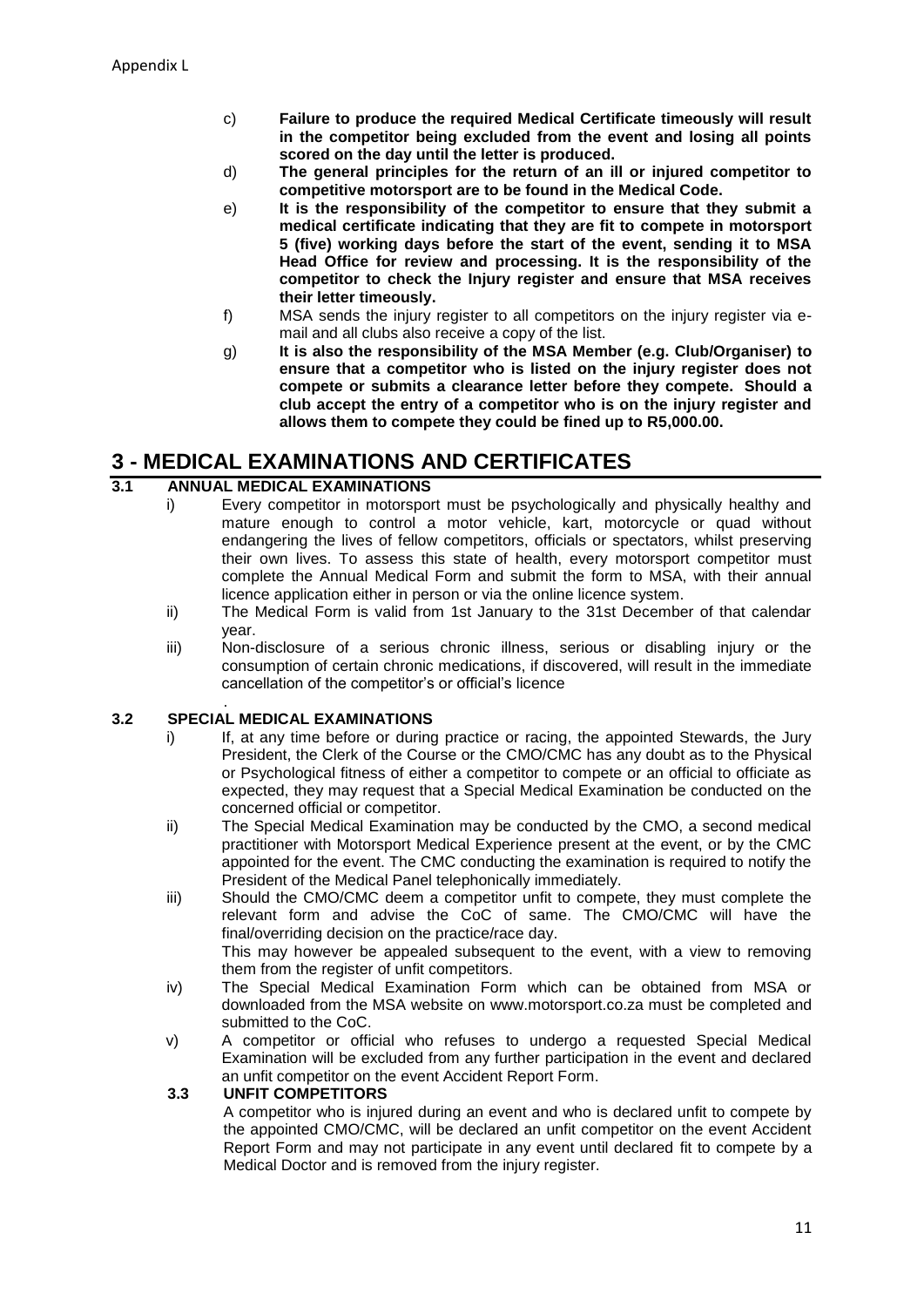#### **3.4 MEDICAL CERTIFICATES**

Competitors are no longer required to produce a Medical Certificate should they not suffer from any medical conditions. However, competitors will be required to fully complete and sign the Medical Form personally, confirming that they do not suffer from epilepsy, chronic diabetes, heart problems, etc. and are fit to participate in motorsport. Non-disclosure of a serious or chronic illness, serious or disabling injury or the consumption of certain chronic medications will result in the immediate cancellation of the competitor's licence, and any further action MSA may take. Should the form contain incorrect and/or false information, any claims lodged against the competitor will be for his/her direct account and no claims lodged against the Competitor/Official Insurance Policy will be considered in the event of an accident and/or injury and/or fatality.

# **4 - EXCLUDING ILLNESS AND DISABILITIES**

Certain disabilities and illnesses declared in the competitor's history will, on discovery, automatically exclude the granting of a Medical certificate and motorsport licence pending further investigation. Non declaration by a competitor of an excluding medical condition or disability, could on discovery, exclude that person from all future participation in motorsport in any capacity whatsoever.

- **4.1 Limbs**
	- i) A competitor must have sufficient function and control of their Limbs to permit full control of their vehicle at all times. The vehicle may be adapted to allow control of the vehicle by a competitor provided that the adaptation does not create mechanical advantage.
	- ii) Traumatic amputation of one or both lower Limbs and or one upper Limb at any level will not definitely exclude an applicant from passing the Annual Medical Examination. The applicant may be requested to perform a practical test to demonstrate his/her proficiency in controlling the vehicle and, in the case of motor cars, to exit the car rapidly in the event of an accident.
	- iii) Surgical amputation of a Limb resulting from vascular damage by a Chronic Medical condition such as Diabetes Mellitus, excludes a competitor from motorsport competition.
	- iv) Hemiparesis or Hemiplegia partial or total paralysis of one side of the body resulting from brain injury or illness – will exclude the applicant from obtaining a competitors licence.
	- v) Paraplegia results from total or partial permanent damage to the spinal cord below the neck. The permanent paralysis resulting will not exclude the applicant from certain categories of motorsport and a practical test may be requested.
	- vi) An applicant for a licence who believes that either through the use of a prosthesis or through physical therapy, that they have adequate control of their vehicle, may apply for a practical evaluation.
	- vii) **Once the competitor has been evaluated and the Medical Panel through the Medical Coordinator approves the application, a licence can be issued.**

#### **4.2 Vision**

- i) Minimum visual acuity, if necessary corrected by plastic shatterproof lenses or soft contact lenses, must be 6/6 or 10/10 with both eyes open at the time of testing.
- ii) The minimum binocular field should measure at least 120 degrees along the horizontal meridian with no defects within the central 20 degrees.
- iii) Normal colour vision must be present (not necessary for Trials). If any doubt exists, a simple practical test under conditions similar to those of a race should be conducted.
- iv) Double vision or nystagmus will exclude an applicant from obtaining a competitor's licence.
- v) Progressive loss of vision and total loss of vision in both eyes will exclude an applicant from obtaining a competitor's licence.
- vi) Acute loss of vision in one eye will exclude the applicant from obtaining a competitors licence for any category of motorsport in the first year of loss of vision.
- vii) In the second and third year after sudden loss of vision in one eye, the applicant may be granted a licence for Trials, provided that the vision in the unaffected eye is 6/6 (10/10), distance judgment (stereoscopic vision) is intact and point ii) is met.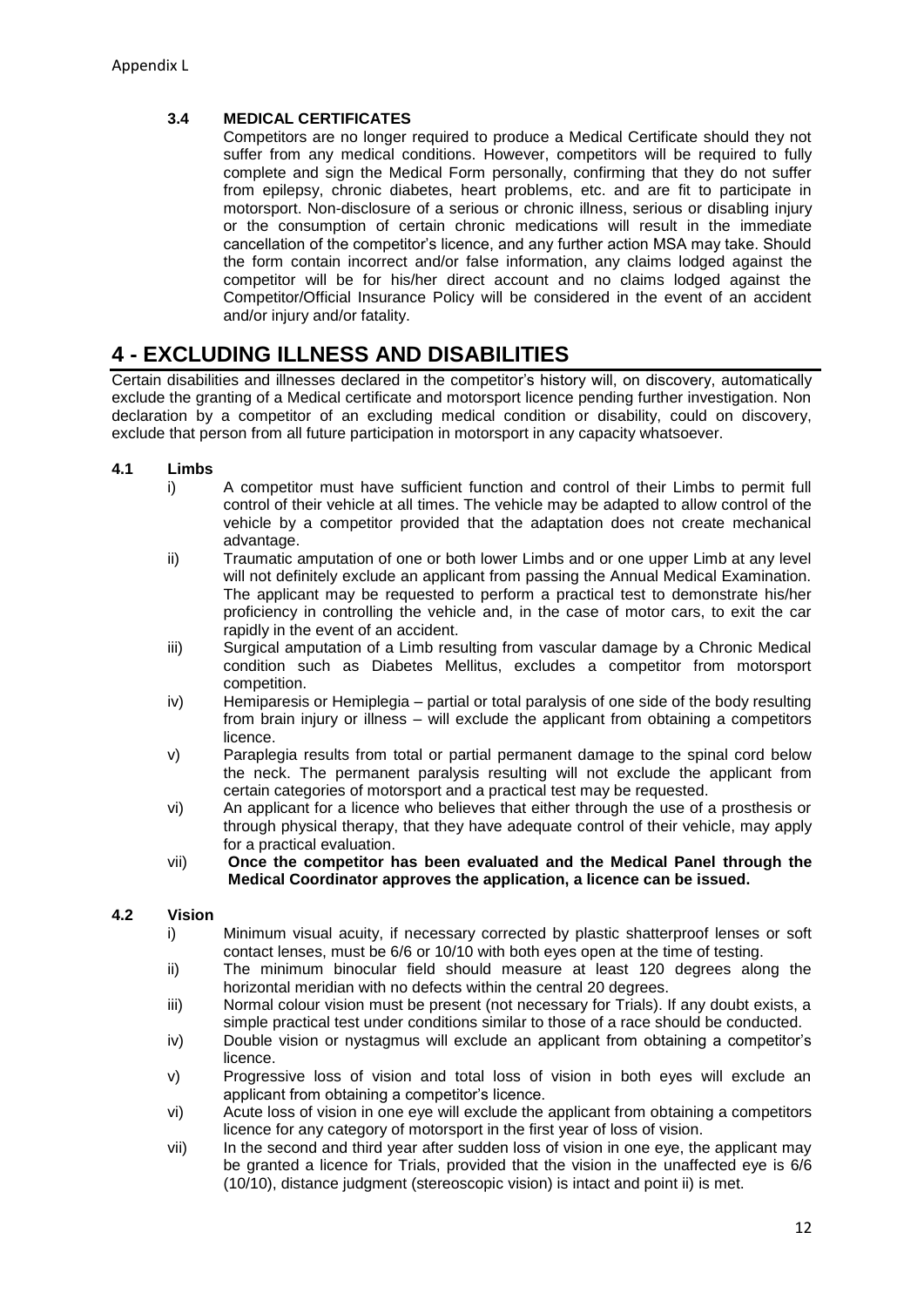- viii) A competitor's licence may be issued after acute loss of vision in one eye after the third year for all competitors to compete in all categories if the provisions mentioned in gg) are met.
- ix) For point's vii) and viii) above:
	- a) A report from an optometrist and ophthalmologist will be required prior to assessment of such an application.
	- b) Double protection (visor and goggles) must be worn at all times while competing.

#### **4.3 Deafness**

- i) A licence may be issued to an applicant suffering from all grades of deafness, provided there is no associated disturbance of balance.
- ii) A competitor with impaired hearing must be accompanied to the rider or drivers briefing by a person with normal hearing who can communicate information given at the briefing.
- iii) It is recommended that a deaf competitor should wear a clearly, visible tag that identifies the competitor as being "hearing impaired" for identification in the event of accident or injury.

#### **4.4 Diabetes Mellitus**

- i) It is not considered either desirable or advisable for insulin dependent (Type I) diabetics to compete in all categories of motorsport.
- ii) However, a long–standing, well controlled insulin dependent diabetic, who is not subject to episodes of either hypo or hyper – glycaemia and who manifests no clinical evidence of vascular, ophthalmological, renal or neurological damage secondary to the diabetes, may be granted a competitor's licence.
- iii) The eligibility of such a competitor to continue participating will depend on the competitor' ability to maintain the health status documented in ii). Therefore, such a competitor will be required to present annually a report from an endocrinologist or, specialist physician and an ophthalmologist outlining their state of health and the absence of complications of the disease. This must include biochemical evidence of longstanding, well controlled blood sugar levels (either an HbA1C or Fructosamine blood test, values within normal reference range for the relevant laboratory conducting the test).
- iv) Should a diabetic competitor suffer an episode of altered or loss of consciousness caused by an abnormally low or high level of blood sugar during competition, the competitor's licence will be rescinded immediately.
- v) Non-insulin dependent diabetics (Type II) will be assessed in an identical manner.

#### **4.5 Cardiovascular Disease**

- i) A history of heart failure, heart valve disease, Ischaemic Heart Disease or other vascular disease, symptomatic angina, Myocardial Infarction or Paroxysmal Arrhythmia will exclude a competitor from obtaining a licence. However, should definitive treatment, including surgery, correct the defect, the competitor may be issued a licence, with the full agreement of the treating
	- Cardiologist and/or Cardiothoracic Surgeon. A licence will not be granted for speed events.
- ii) Chronic Arrhythmias, such as atrial fibrillation, which are treated with anti-arrhythmic agents and anticoagulants, will exclude a competitor from both speed and Off–Road events.
- iii) Controlled Hypertension, with no clinical evidence of ophthalmological, vascular, cardiac or renal disease, will not exclude a competitor from being issued with a licence.

A competitor on treatment for Hypertension will be required, annually, to submit a report from a physician detailing that the hypertension is controlled and uncomplicated. If they are prescribed certain drugs that are on the Anti-Doping Code Prohibited list, such as Beta-Blockers and Diuretics, a Therapeutic Use Exemption (TUE) form is to be submitted to MSA for consideration by the relevant authorities.

iv) Current or new competitors who have undergone coronary artery angioplasty or coronary artery bypass grafting, are required to submit a comprehensive report from the treating cardiologist and/or cardiothoracic surgeon which must state that the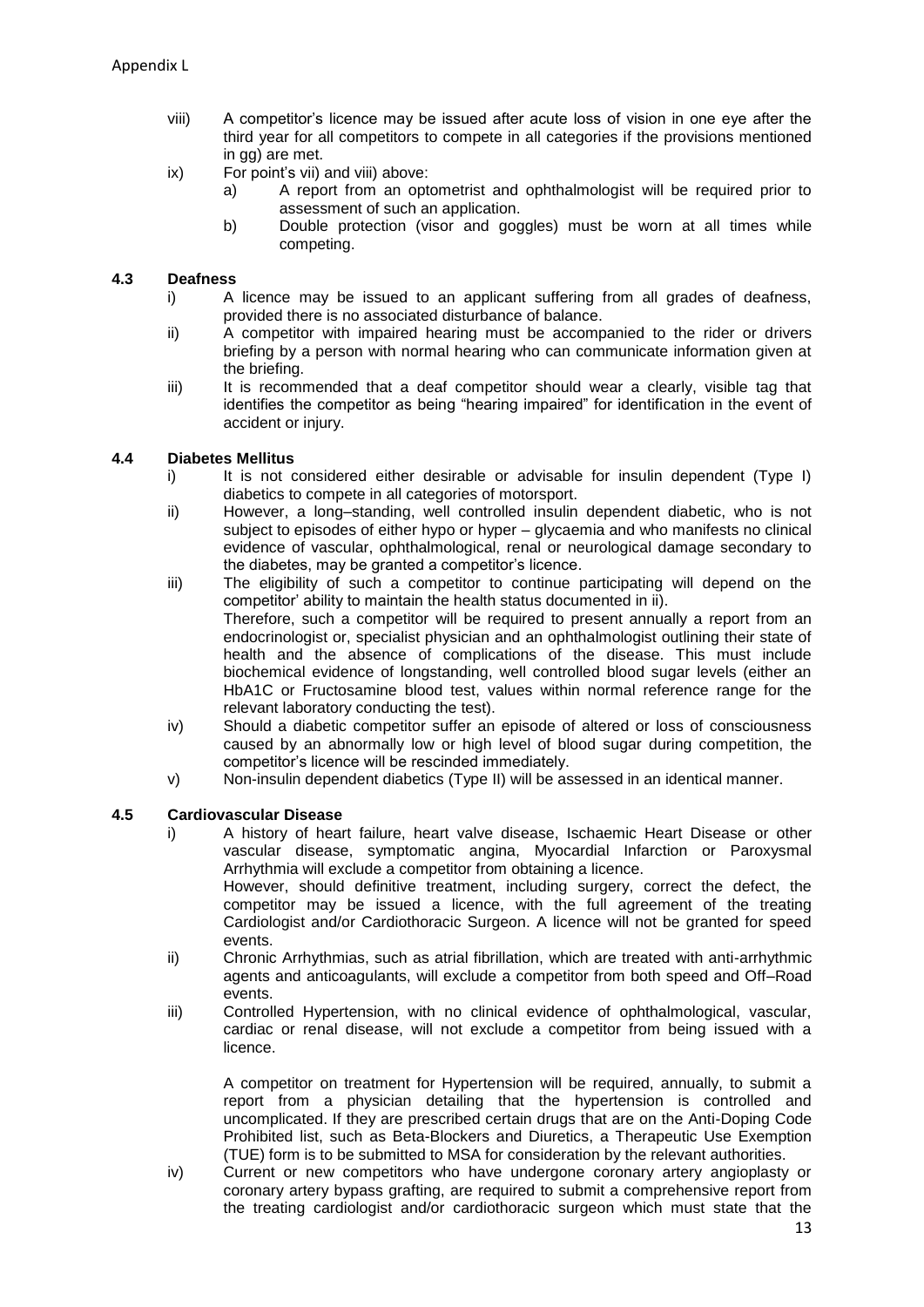competitor has recovered completely and is physically fit enough to participate in nonspeed categories of motorsport.

- v) Anticoagulants (e.g. Warfarin, Coumadin) that are prescribed to a competitor in Off Road and Enduro events over long distances, will result in a temporary suspension of the competitors licence until the competitor has been taken off the medication.
- vi) Participation whilst on antiplatelet agents (Aspirin, Plavex) that decrease clotting is not recommended in Off Road and Enduro events over long distances, due to the increased likelihood of fatal bleeding and prolonged time to definitive medical care if injured in an accident. It is recommended that the competitor only returns to competitive motorsport once taken off the medication.
- vii) National and International competitors 50 years and over are required to submit an "effort" ECG every 3 years. It is the responsibility of all competitors over 50 to ensure they are fit enough to participate in motorsport.

#### **4.6 Neurological and Psychiatric Disorders**

- i) Applicants who suffer from chronic, degenerative diseases like, Parkinsons disease, Alzheimers disease, Multiple sclerosis and Muscular dystrophies, amongst others, will not be granted a competitors licence.
- ii) Applicants with chronic psychiatric illnesses needing permanent medication will not be granted a competitors licence.
- iii) Applicants with previous brain tumours, cysts or abscesses which have been treated – refer 4.7 i) d).
- iv) Non-declaration of such illnesses, when discovered, will result in the competitor being immediately excluded from all participation in motorsport, in any capacity for life and may be applied retrospectively to the beginning of the current motorsport season.

#### **4.7 Convulsion and Unexpected Loss of Consciousness**

- A licence will not be granted to a current or new applicant for a licence who:
	- a) Is diagnosed as suffering from any of the multiple seizure complexes, including epilepsy, although apparently well controlled by chronic medication;
	- b) Has suffered a single epileptic seizure and who is taking no medication;
	- c) Has suffered any episode of unexplained loss of consciousness;
	- d) Has been prescribed anticonvulsant medication after neurosurgery.
	- e) The fact that a competitor, suffering from any form of epilepsy or any of the other seizure complexes, has a normal EEG and brain scan (CT or MRI) does not allow for the exclusion to be reversed.
	- f) This regulation does not apply to a competitor who suffered febrile convulsions in childhood.

#### **4.8 Alcohol and Drug Dependence**

Applicants with a current or previous history of alcohol or substance abuse requiring rehabilitation may not be granted a licence.

#### **4.9 Miscellaneous Conditions**

- i) Current or new applicants who have undergone the following procedures in the previous 2 years will not be granted a licence:
	- a) Organ transplantation including cornea, heart, lungs, liver, kidneys or bone marrow;
	- b) Neurosurgery for certain conditions requiring the opening of the meninges including tumours, brain cysts, or extra cerebral haemorrhage, increased intracranial pressure;
	- c) Cervical and Lumbar spinal fusion;
	- d) Applicants who have undergone the procedures outlined above longer than 2 years before the application will be considered on an individual basis.
- ii) Repeated episodes of grade 3 concussion, on more than 2 occasions in one calendar year.
- iii) Applicants who have undergone chemotherapy or radiotherapy will not be granted a competitor licence for six months after completing treatment. Receipt of a letter from the treating physician indicating recovery will allow for granting of a competition licence.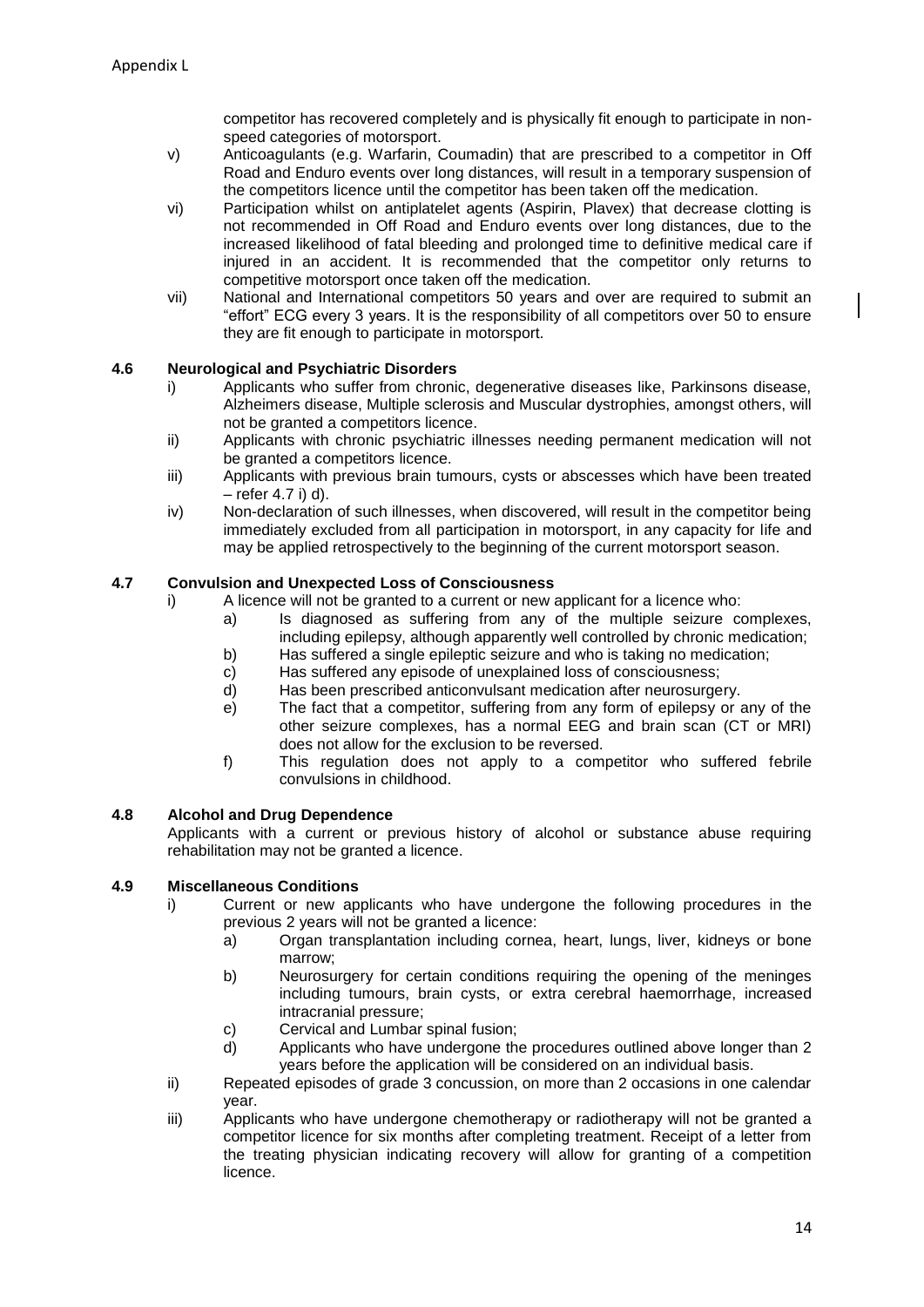#### **4.10 Asthma**

Asthma is not an excluding disease. Patients receiving inhaler therapy must submit a standard Therapeutic Use Exemption (TUE) Application, depending on the type of asthma medication they are taking. It is the responsibility of the Competitor to check on the SAIDS Website as some Asthma medication is banned.

#### **4.11 Procedure In A Case Of Doubt Of Medical Fitness**

i) MSA staff who receive licence applications and have any doubt on reviewing the Medical Form, are requested not to issue a licence until the Examination Form has been reviewed by the Medical Panel.

#### **4.12 Pregnancy**

Due to the nature of the sport, Due to the nature of the sport and the pronounced anatomical and physiological risk, it is not advisable to participate in motorsport when pregnant

### **5 – GENERAL PRINCIPALS FOR RETURN OF ILL OR INJURED COMPETITOR**

This protocol embodies accepted guidelines for the clinical assessment of ill or injured competitors and their eligibility to safely return to competitive motorsport.

- i) It must be clearly understood by all CMO/CMCs that a decision taken regarding a competitor's fitness to compete or not may be required under pressure from various parties, which may include parents, team members, sponsors, manufactures, etc. The introduction of professionalism in all disciplines of sport subject's sportsmen and women to contractual obligations which may be dehumanising.
- ii) **The final decision as to fitness to compete in an event is to be made by the CMO/CMC appointed for the event and the decision taken may not be reversed on the day of the event by any official or medical practitioner. It is understood that seemingly unfavourable decisions may at times need to be made, but it is vital that the preservation of the physical and moral integrity of every competitor is always placed ahead of sporting interests.**
- iii) **The development of new surgical techniques that are increasingly less invasive and, therefore, less physically damaging to the patient have resulted in dramatically reduced hospitalisation days. The technological progress does not, in any way, alter the well-documented pathology and time involved in bone healing and scar tissue formation. Healing will take the same time it has always taken.**
- iv) The following criteria must be evaluated to determine fitness to compete:
	- a) To ensure the immediate safety of the competitor for himself, other competitors, officials and spectators;
	- b) To ensure that the injury has healed completely;
	- c) To ensure that a return to competition will not predispose the competitor to develop prematurely chronic and degenerative conditions such as epilepsy, degenerative arthritis requiring joint replacement surgery, etc.

#### **5.1 LACERATIONS**

- i) The healing of skin incisions required for surgical procedures requires time proven by surgical principles. Sutures in both surgical and traumatic wounds must be removed and complete wound healing must have been documented prior to returning to competition.
- ii) General guidelines for skin healing and suture removal:

 $Face - 5 - 7 days$ Scalp  $-5 - 7$  days  $Torso - 7 - 10 days$  $Limbs - 7 - 14$  days Wound over joints – 14 – 20 days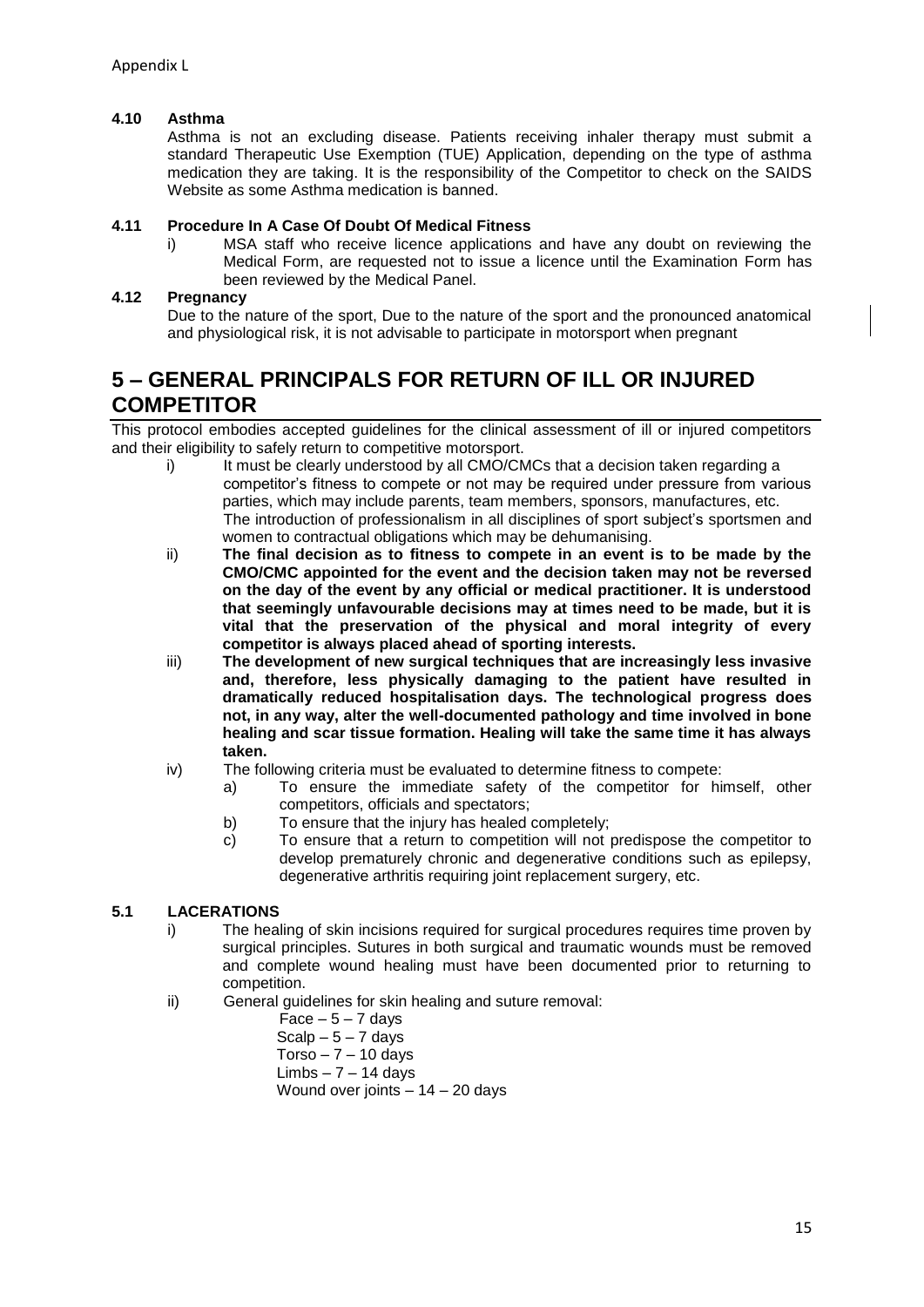#### **5.2 INJURIES TO LIMBS**

- i) The presence of temporary internal fixation devices and percutaneous wires for the reduction and immobilization of fractures and fractures dislocations is an absolute contraindication to returning to competition prior to removal of such devices and documentation of complete healing. Competitors with a permanent internal fixation device like a hip prosthesis, plated clavicle, nails in tibia, femur or humerus can return to the sport 6 months after complete healing has taken place. Competitors are reminded that should they sustain a second injury to the affected limb they may be denied claims against MSA Insurance. The competitor needs to submit a **detailed** report from the treating orthopedic surgeon in this respect before a decision would be taken to allow him back.
- ii) Rigid external fixation devices used to immobilise an injury such as external fixators, plaster casts of any type, rigid external prostheses such as splints and moon boots are an absolute contra-indication to returning to motorsport. These devices can, on their own, become damaging agents in an accident due to their elasticity differing from that of human tissues and bones.
- iii) The following set of simple tests may be utilised by the CMO/CMC for assessing recovery of function:

#### aa) **Upper Limb Injuries**

- a. Active and passive joint mobility and range of movement equal to or greater than 50% of the expected normal range of movement of the joints of the shoulder, elbow, wrist and thumb;
- b. Perform  $5 10$  press ups with open hands;
- c. Perform 5 10 press ups with closed fists against a wall with the feet placed 50cms from the wall

#### bb) **Lower Limb Injuries**

- a. Active and passive joint mobility and range of movement equal to or greater than 50% of the expected normal range of movement of the joints of the hip, knee and ankle.
- b. Alternate weight bearing on the left and right foot for at least 15 seconds.
- c. Run, without assistance, a distance of 20 metres in a maximum time of 15 seconds.
- d. Go up and down 10 stairs in a maximum time of 20 seconds.
- e. Jump on and off a 30cm step bearing weight on the affected Limb 10 times.

#### **5.3 HEAD INJURIES AND CONCUSSION**

The CMO/CMC is to confiscate the helmet of every competitor involved in an accident where there is either any visible or suspected structural damage. A joint decision will be made by the CMO/CMC and CoC as to whether the helmet is to be destroyed.

#### i) **CONCUSSION**

Minor head injuries, with or without loss of consciousness, may be problematic for CMO/CMCs, particularly repeated episodes. The following protocol has been adapted from the directives of the American Academy of neurologists for concussion in sport:

#### a) **Grade 1 Concussion**

No loss of consciousness;

A period of confusion lasting less than 15 minutes;

Symptom free within 15 minutes;

No localising neurological signs;

Normal vital signs;

*The competitor may only return to racing once a brain scan has been performed and no acute findings reported, and if cleared to do so (in writing) by the attending medical practitioner at the referral hospital.*

#### b) **Grade 2 Concussion**

No loss of consciousness;

A period of confusion lasting longer than 15 minutes;

Symptoms lasting longer than 15 minutes;

No localising neurological signs;

Normal vital signs:

*The competitor requires full neurological/neurosurgical assessment and brain*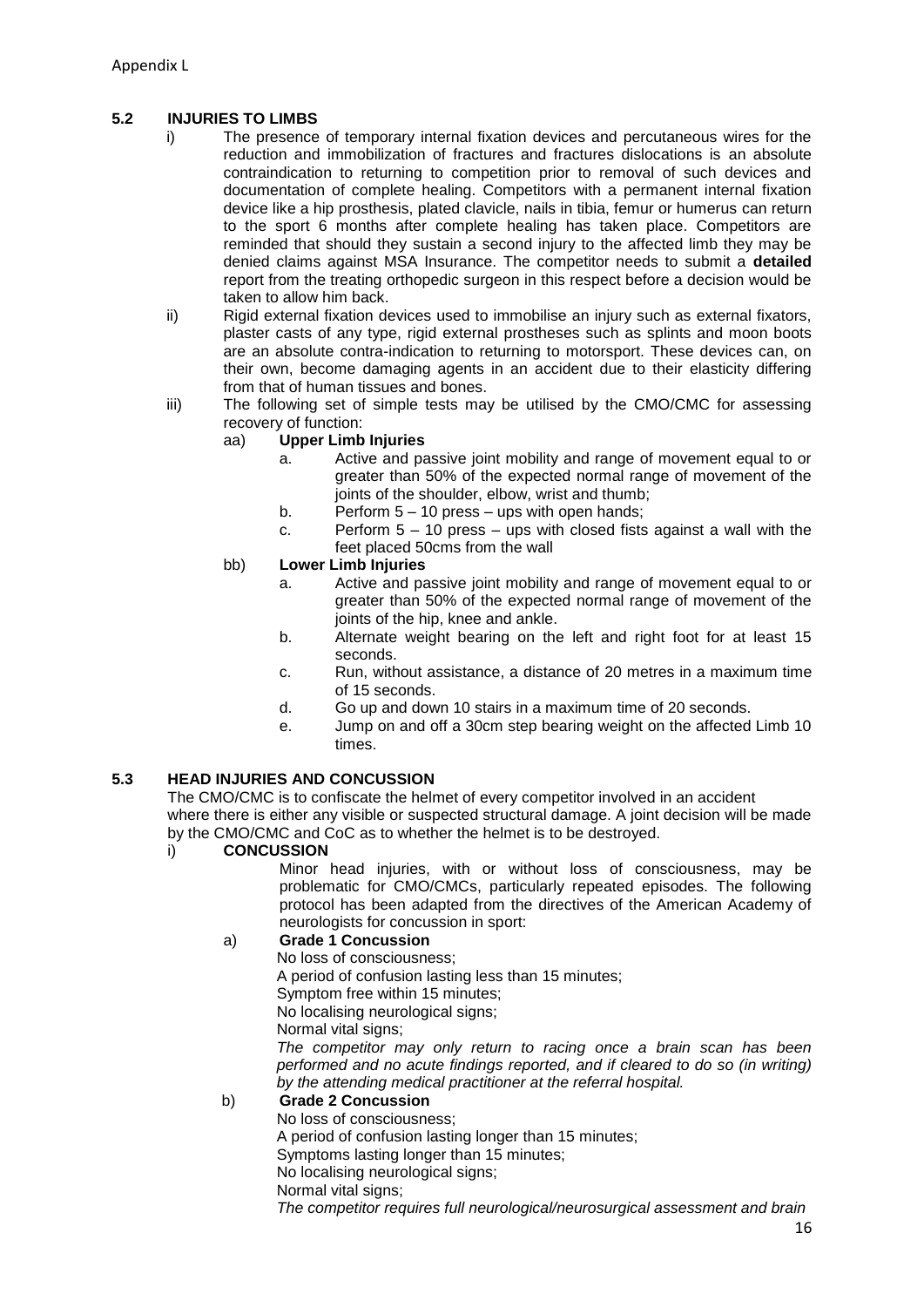*scanning, and may only return to sport once cleared to do so by the attending neurologist/neurosurgeon.*

#### c) **Grade 3 Concussion**

Loss of consciousness lasting seconds or longer; Period of confusion and variable amnesia for the incident; Amnesia may be anterograde as well as retrograde; Prolonged symptoms; No localising neurological signs; Normal vital signs; T*he competitor requires full neurological/neurosurgical assessment and brain scanning, and may only return to sport once cleared to do so by the attending neurologist/neurosurgeon.*

#### **ii) MAJOR HEAD INJURIES**

- a) Serious head injuries, with a prolonged period of coma and abnormal brain scans will only be eligible to restart competitive motorsport after complete normalisation of both clinical and brain scan examinations, if at all.
- b) Extradural haemorrhage requiring emergency craniotomy and drainage without opening of the meninges will require complete normalisation of clinical and brain scanning examinations before returning to competitive motorsport. Minimum period of six months.
- c) Subdural haemorrhage, with or without emergency craniotomy and drainage, will require complete normalisation of clinical and brain scanning and termination of anticonvulsant therapy before returning to competitive sport, if at all.
- d) A head injury, with or without surgical intervention that results in a permanent neurological deficit such as hemiparesis, epilepsy, cognitive loss, will result in the permanent suspension of the competitors licence. Similar procedures will be followed in competitors treated for brain tumours, cysts or abscesses.
- e) A competitor who suffers two or more episodes of grade 3 concussion in one<br>calendar vear must provide documentary evidence of norma calendar year must provide documentary evidence of normal neuropsychological, neurological and brain scan examinations before being declared fit to race.

#### **5.4 ABDOMINAL SURGERY**

For all types of abdominal surgery, whether the peritoneum is opened or not, the competitor may not return to competitive motorsport for a minimum period of one month, depending on a document identifying full recovery.

#### **5.5 HEART AND LUNG DISEASE (Including Surgery)**

Competitors with lung or heart conditions or who have undergone lung or heart surgery must present a certificate from the treating specialist (pulmonologist, cardiologist or cardiothoracic surgeon) stating that the competitor has recovered completely and is fit to compete in motorsport.

Anticoagulants (e.g. Warfarin, Coumadin) that are prescribed to a competitor in Off Road and Enduro events over long distances, will result in a temporary suspension of the competitors licence until the competitor has been taken off the medication.

Participation whilst on antiplatelet agents (Aspirin, Plavex) that decrease clotting is not recommended in Off Road and Enduro events over long distances, due to the increased likelihood of a fatal haemorrhage and prolonged time to definitive medical care if injured in an accident. It is recommended that the competitor only returns to competitive motorsport once taken off the medication.

### **6 – MOTORSPORT MEDICAL QUALIFICATIONS**

The following Medical qualifications are required at motorsport events. **NOTE**: **A CMO/CMC who has attended a MSA medical seminar and passed must be on site during the entire race meeting, including pre and post-race briefings.**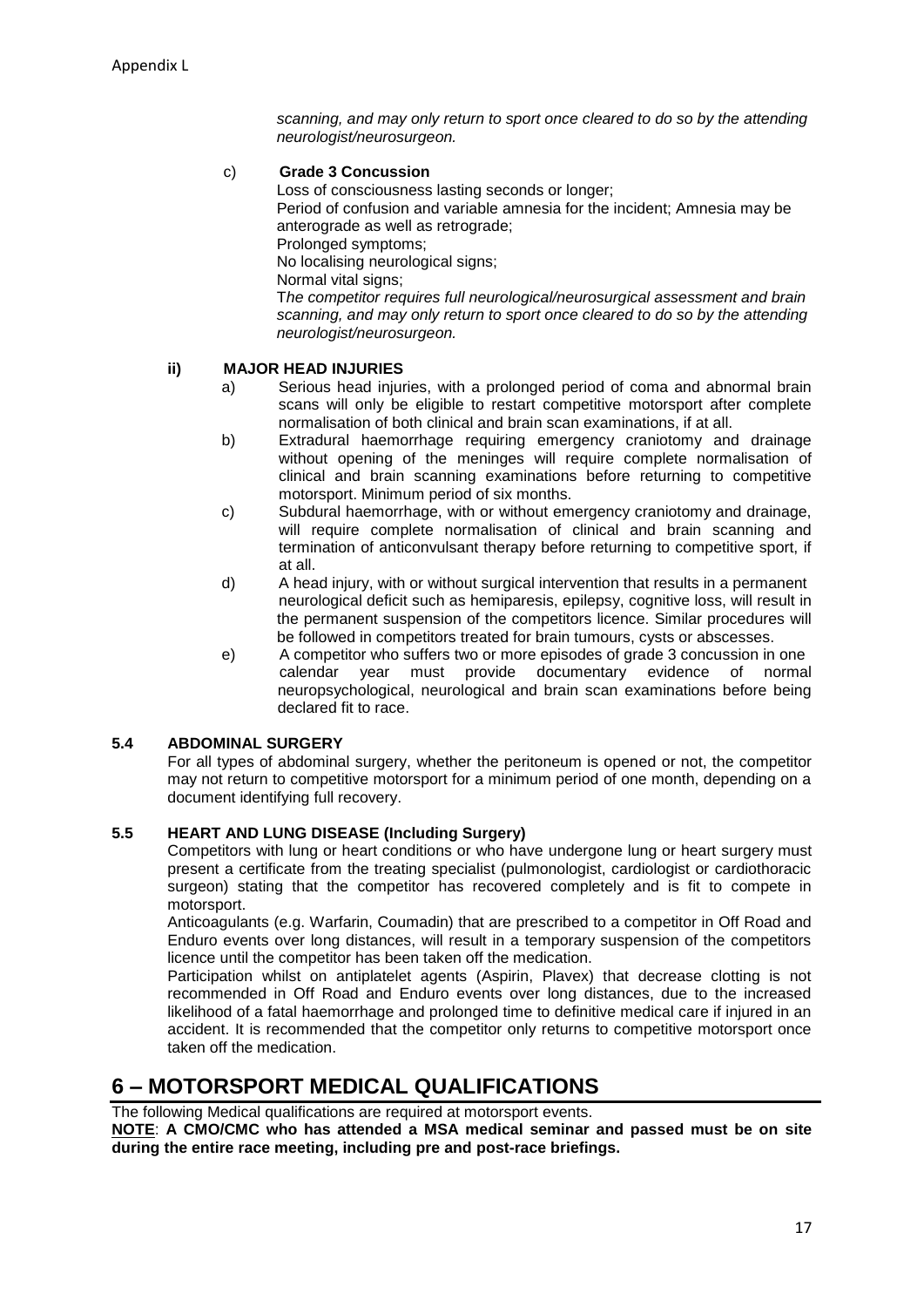#### **6.1 The Chief Medical Officer (CMO)**

- i) The CMO is a medical practitioner currently registered with the HPCSA (Health Professions Council of South Africa).
- ii) Eligible to officiate at Club, Regional and National events.
- iii) Experienced CMO's who hold the relevant international medical accreditation will be appointed by MSA for International events.
- iv) Must officiate as a CMO at a minimum of 3 events per year.
- v) Must be current with the CMO/CMC online exam.

#### **6.2 The Chief Medical Co-Ordinator (CMC)**

- i) The CMC is an Advanced Life Support (ALS) paramedic (CCA/NDip/BTech) currently registered with the HPCSA.
- ii) Eligible to officiate as controller of medical services at Club and Regional events.<br>iii) Experienced CMC's must be qualified to officiate at Club, Regional and Nat
- Experienced CMC's must be qualified to officiate at Club, Regional and National events.
- v) Must officiate as a CMC at a minimum of 3 events per year.
- vi) Must be current with the CMO/CMC online exam.

#### **6.3 Assistant Medical Co-Ordinators (AMC)**

- i) The AMC is either an Emergency Care Technician (ECT) or Ambulance Emergency Assistant (ILS) emergency care practitioner who is currently registered with the HPCSA; or a professional nurse (RN) registered with SANC.
- ii) May be utilised as administrative assistants to a CMO/CMC and, in the case of the ECT or ILS emergency care practitioner, as a member of the operational medical services.

Professional nurses may be used as the managers of medical centres or as medical co-ordinators in race control.

- iii) Must officiate at a minimum of 3 events per year.
- iv) Must be current with the CMO/CMC online exam.

#### **6.4 Motorsport Medical Technicians (MMT)**

- i) The MMT is a Basic Ambulance Assistant (BLS) emergency care practitioner currently registered with the HPCSA.
- ii) Can only be used as Operational Medical personnel and not as Administrative Assistants.
- iii) Must officiate at a minimum of 3 events per year.
- iv) Recommend to be current with CMO/CMC online exam.

### **7 - DUTIES OF MEDICAL PERSONNEL**

- **7.1 DUTIES OF THE CHIEF MEDICAL OFFICER (CMO) AND CHIEF MEDICAL CO-ORDINATOR (CMC)**
	- i) The CMO/CMC will take full responsibility for all Medical Services at the event, including spectators.
	- ii) The Medical Compliance Form and all event documentation (refer 3.2(vi) may be completed by an AMC but must be signed personally by the CMO/CMC.
	- iii) The CMO/CMC appointed for an event must be named as CMO or CMC in all event information, including the Official event programme.
	- iv) Shall provide proof of current valid malpractice insurance and personal injury insurance covering all medical staff at an event.
	- v) Shall be experienced in pre-hospital emergency medicine.
	- vi) The CMO/CMC must familiarise themselves with the circuit or venue prior to the start of the event.
	- vii) The CMO/CMC will identify ideal sites of deployment around the circuit or venue for operational medical personnel and vehicles including ground posts.
	- viii) The CMO/CMC shall, before the commencement of practice or racing, establish that all Medical Services are in position. This may require a circuit inspection.
	- ix) The CMO/CMC shall, before the commencement of practice or racing, brief all personnel before the start and at the completion of practice and racing on all days of the event.
	- x) The CMO/CMC must ensure that all operational medical services receive adequate food and fluid rations and have immediate access to toilet facilities.
	- xi) The CMO/CMC shall, in conjunction with the CoC appointed for the events, identify on a circuit or venue, the positions of all operational Medical Personnel and vehicles.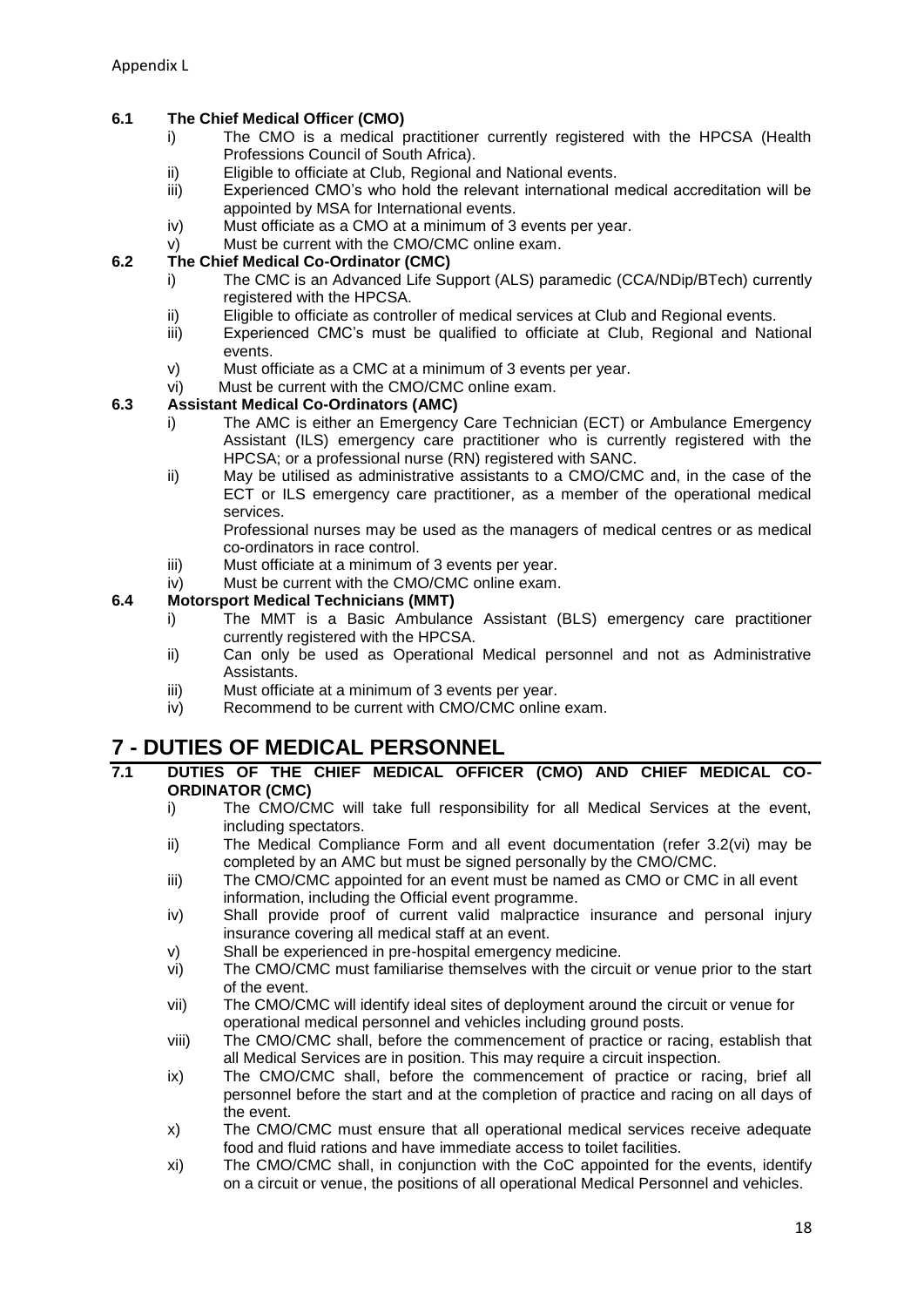- xii) The CMO/CMC or the operational manager of the circuit or venue medical centre must provide the CoC with written reports on the condition and disposal of all injured competitors (refer 4 v), 4 vi) and 13).
- xiii) The CMO/CMC shall supervise the completion of all relevant documentation (refer 6f) and personally sign the Form. The CMO/CMC should hand all completed documentation to the race secretary at the end of each event for onward submission to MSA – to be received by 12h00 on the Tuesday following the event.
- xiv) The CMO/CMC, if possible, shall examine all injured competitors, determine the severity of their injuries and their fitness to compete. If the CMO/CMC is unable to perform this function, due to their expected presence in race control, an appropriately qualified and experienced deputy (Chief Operational Paramedic or Doctor) must be appointed.
- xv) The CMO/CMC appointed for an event never has the right to stop an event. The CMO/CMC does however have the right to recommend to the CoC that a practice or race should be stopped for one of the following reasons:
	- a) If, in the opinion of the CMO/CMC competitors are allowed to continue circulating, there may be a threat to life or probable further injury to an already injured competitor or officials attending the event;
	- b) If weather conditions are so extreme that there is the risk of physical injury to competitors or that competitors will be unable to control their Motorcycles or Vehicles in the adverse weather conditions.
	- c) If medical and rescue personnel are unable to reach and or treat a competitor or official, for any reason whatsoever.
- xvi) The CMO/CMC should, whenever possible, be stationed in race control whenever there are cars or motorcycles on a permanent circuit. For non-circuit events, the CMO/CMC must be in permanent radio contact with the CoC.
	- a) The CMO/CMC shall identify a regional hospital capable of rendering emergency treatment and the nearest level one hospital for definitive treatment.
	- b) The CMO/CMC will, in writing, notify the hospitals of the dates of the event and request the hospital to make its facilities available to injured competitors;
	- c) The hospital agreement must be obtained in writing, including contact telephone numbers for the hospital and a mobile number for a contact person to assist in the event of any problems encountered on the day, and that MSA insurance will be accepted on the day;
	- d) If possible, the CMO/CMC should inspect the appropriate hospitals;
	- e) Level 1 hospitals, which are usually only available in large urban areas, should have the following services available:
		- Trauma Resuscitation Capability;
		- Trauma Surgeon;
		- Neurosurgeon;
		- General Surgeon;
		- Vascular Surgeon;
		- Orthopaedic Surgeon;
		- Cardiothoracic Surgeon;
		- Burns unit and Plastic Surgeon;
		- Medical Specialists;
		- Intensive Care;
		- CT + MRI Scanning Capacity.
- xvii) The CMO/CMC shall, should the nature of the event require the presence of an Aero-Medical helicopter, arrange for such a helicopter and confirm the time and dates of arrival and departure and required registration. Should the nature of the event not require the physical presence of a helicopter but the possible use of the helicopter for transport of certain categories of injury, the CMO/CMC is required to notify the Aero-Medical Service of the date of the event and the possible need to utilise their services.
- xviii) The CMO/CMC shall confirm services capable of transporting ill or injured competitors, officials, or spectators to hospital from the circuit or venue. Only in the event of an acute life-threatening injury may an Ambulance operational at the event be withdrawn to perform this function.
- xix) The CMO/CMC must ensure privacy and care for the immediate relatives and team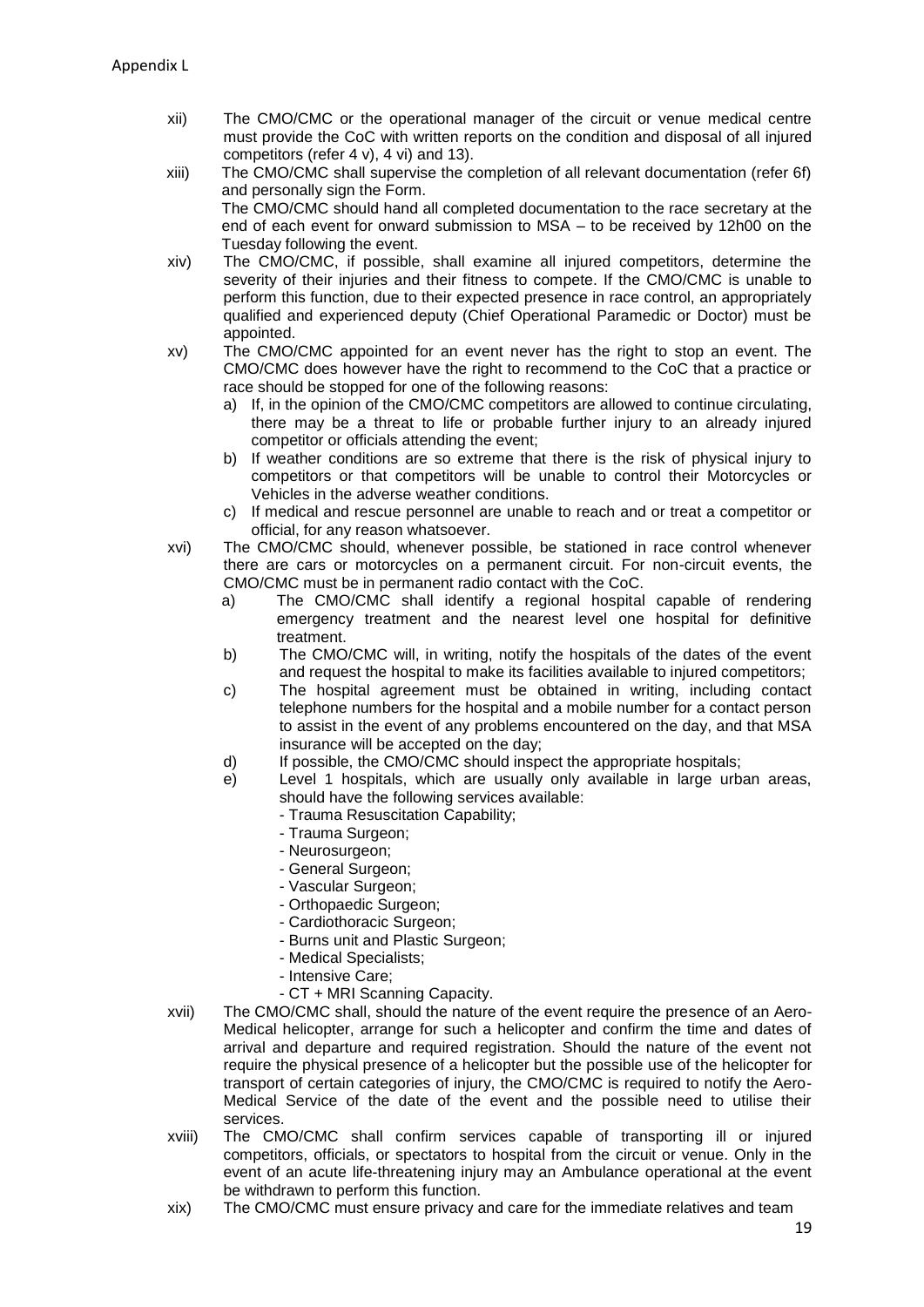members of injured or fatally injured competitors.

xx) The CMO/CMC must ensure reliable radio communications between all medical personnel, vehicles and race control.

#### **7.2. CHIEF OPERATIONAL PARAMEDIC (COP)**

- i) At certain events where the CMO/CMC may be required to be permanently in race control or at very large events such as International events, provision is made for the appointment of the Chief Operational Paramedic (COP).
- ii) The responsibilities of the COP include, but are not limited to:
	- a) Ensuring that all operational medical staff are able to provide the medical service required;
	- b) Inspecting all operational medical personnel;
	- c) Ensuring all emergency vehicles are clean, appropriately equipped and appropriately crewed.
	- d) Ensuring that conduct is at all times professional and taking remedial action if breaches of conduct do occur.
	- e) Assisting the CMO/CMC with briefing and debriefing all Operational Medical Personnel before, during and after the event.

#### **7.3 MEDICAL CENTRE MANAGER**

- i) Permanent circuits offering all categories of motorsport are required to have a Medical Centre at the circuit. The Medical Centre must be a permanent structure, as required by SANS 10366 and SASREA.
- ii) It is beyond the financial capabilities and medical knowledge of most circuit owners to equip a Medical Centre on a permanent basis. It is therefore the responsibility of the Medical Service contracted for the event to determine what equipment is permanently available at the circuit and what equipment must be brought in for the event. This responsibility shall be designated to a doctor, paramedic or professional nurse who will be designated as the Medical Centre Manager.
- iii) The Medical Centre manager needs to ensure that the centre is equipped as per Appendix 2 as a minimum.

#### **7.4 PROFESSIONAL NURSES IN MOTORSPORT**

- i) The Medical Panel of MSA welcomes the participation of professional nurses at motorsport events, particularly professional nurses with trauma and/or Intensive Care experience.
- ii) Registration with SANC is a **Medicolegal** requirement.
- iii) Professional nurses who attend a Medical Panel Seminar and complete the examination successfully will be registered as an AMC.
- iv) While the scope of practice of medical practitioners and emergency care practitioners of all grades (ALS, ILS, BLS) is clearly defined by the various divisions of the HPCSA, with which body all medical practitioners and emergency care practitioners must register annually, there is currently no scope of practice for professional nurses for Pre-Hospital Emergency Medicine legislated. As there are **Medicolegal** responsibilities and potential repercussions involved in all disciplines of medicine, professional nurses will not be eligible for appointment as CMCs until their scope of practice has been legislated.

### **8 – MEDICAL REQUIREMENTS AT EVENTS**

#### **CIRCUIT AND VENUE MEDICAL REQUIREMENTS**

#### **8.1 GENERAL**

Every circuit, Venue and event is unique and will require unique medical services, which will depend on:

- a) The geographical location of the event;
- b) The duration of the event;
- c) The length and terrain of the track, loops in Off-Road events, Special Stages in Rallies and whether night stages are planned for the event;
- d) Road Access to the event and around the track;
- e) Availability of appropriate hospitals in the immediate vicinity of the track.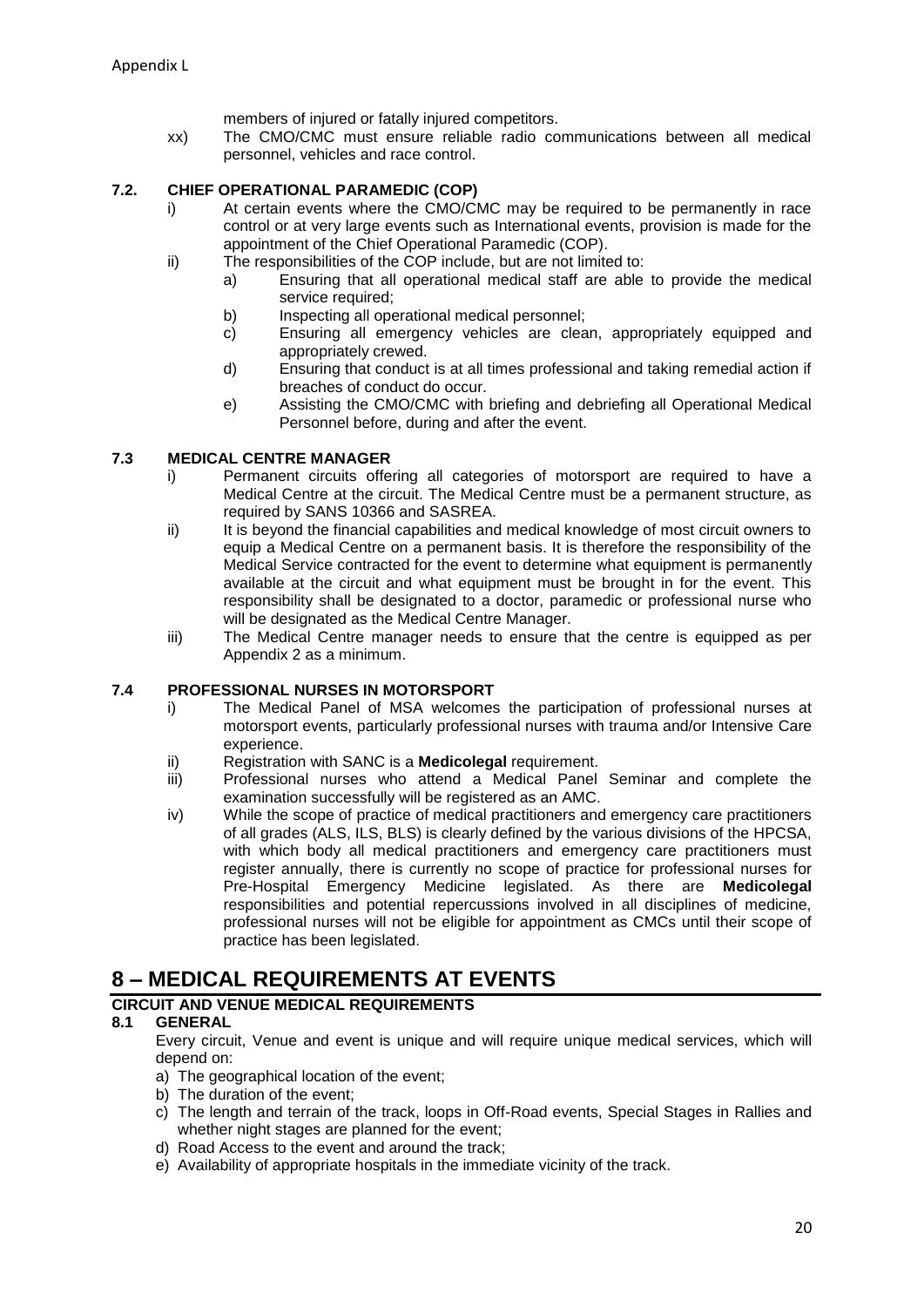#### **8.2 MEDICAL FACILITIES**

A combination of the following types of Medical facilities may be required taking the statutory regulations into account, either wholly or severally, for motorsport events.

The medical facility must be of such nature as to provide patient privacy during treatment or examination.

The use of gazebos which are not screened off all around are not to be used.

As per the Emergency Care at Mass Gatherings Regulations, an event with a risk assessment score of less than 40 must have 1 medical post and an event with a risk factor of above 39 must have at least 1 medical centre.

#### *Please refer to point 10. for specific circuit medical requirements per motorsport category.*

#### i) **FIXED FACILITIES AT PERMANENT VENUES.**

- a) A permanent circuit medical centre as specified by SASREA and SANS 10366.
- b) A defined, demarcated helicopter landing zone.
- c) A permanent structure with specific facilities which can be utilised as a medical centre, must be provided by the owner of every permanent circuit or venue.
- d) The initial construction and installation of a permanent medical centre or any proposed addition or alterations to existing facilities must be discussed with MSA Medical Panel to ensure that the facility will comply with National and International guidelines and standards.
- e) The utilisation, equipping and control of the medical centre during an event is the total responsibility of the CMO/ CMC appointed for the event.
- f) The reasons for the requirement of a permanent medical centre include;
	- aa) A significantly injured patient cannot be resuscitated at the side of the track or in an Ambulance;
	- bb) Certain procedures, requiring specific equipment, cannot be performed in an Ambulance;
	- cc) Patient's privacy cannot be provided for in an Ambulance.
- g) If the centre of the circuit has access to the outside of the circuit during practice or racing by tunnels under or bridges over the track, the ideal siting for a medical centre is inside the track. If not, the medical centre should be sited outside the circuit.
- h) The medical centre must have immediate access to the track.
- i) The medical centre must be fenced off, preventing public and media access to the medical centre. The helicopter landing zone must be demarcated within the fenced off area, minimum of 30m x 30m.
- j) The medical centre must have a guaranteed source of electricity with backup power available (generator) and capable of providing sufficient power to run vital equipment. It must be well illuminated and ventilated and must have a permanent source of hot and cold water. Toilets for both genders and which will give access to disabled persons, must be available within the structure.
- k) The medical centre must provide sufficient space to accommodate a minimum of 2 conventional examination couches, sufficient tables to accommodate all medical equipment and to allow for minor surgical procedures. Sufficient electrical power points must be available for all emergency equipment.
- l) The medical centre must have communication with race control and all medical points, vehicles and medical personnel.

#### **ii) Temporary Facilities**

A temporary medical centre, which may be:

- aa) A suitably designed caravan;
- bb) A tented structure which must have a ground sheet and screened around;
- cc) A solid structure such as a suitably converted container with adequate ventilation and lighting.
- a) **Caravan**: A caravan that has been suitably converted may be used as a temporary medical centre. Conventional caravans may be used as a medical post for minor injuries.
- b) **Tents**: A tent or tents may be used as a temporary medical centre.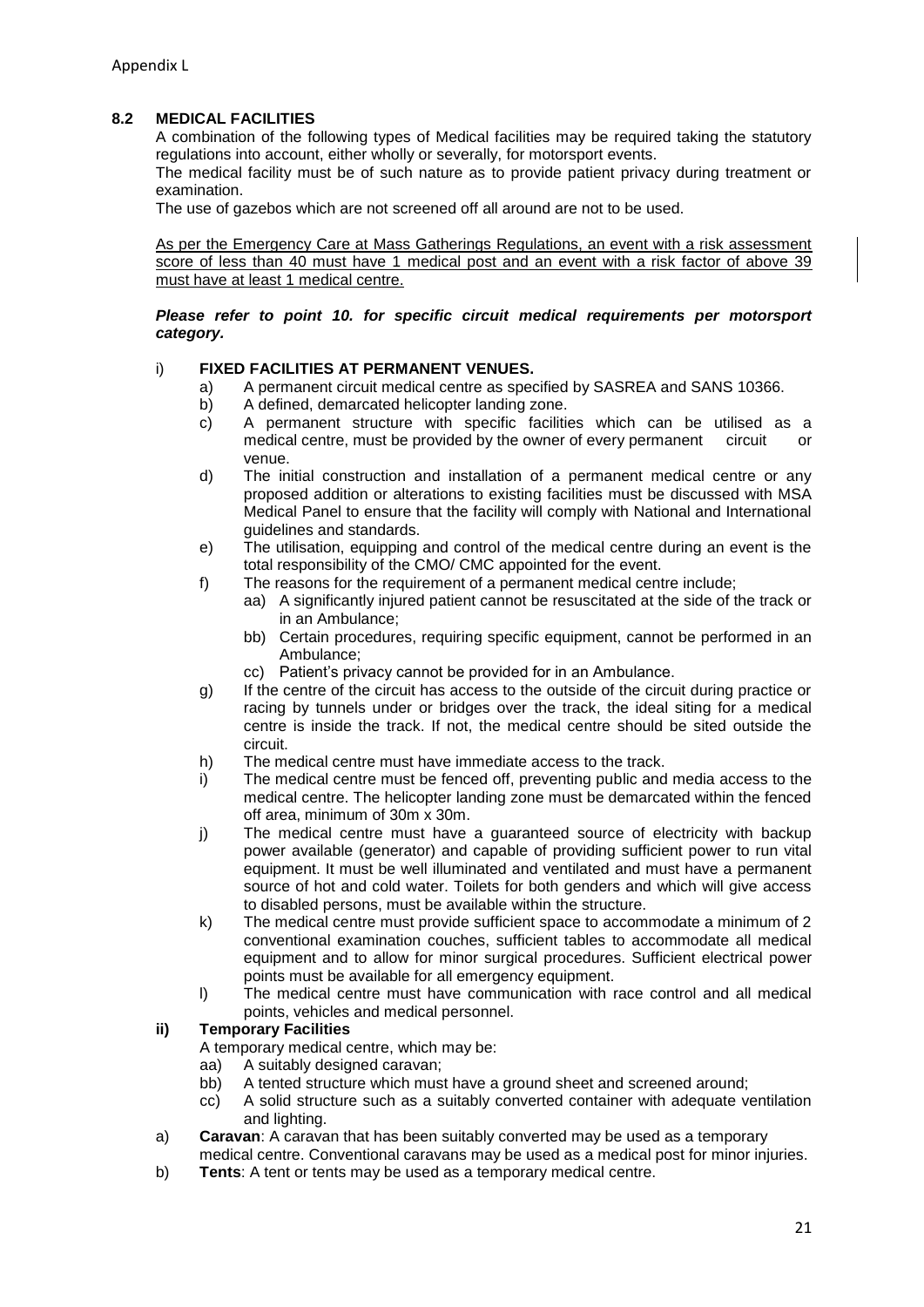- c) **Solid Structures Such as a Converted Container:** A large container, suitably converted and having electrical power and water supply, may be used as both a permanent and temporary medical centre.
- **iii) Mobile Facilities**
	- aa) A Medical Car or Cars or Vehicles suited to the local terrain;
	- bb) A minimum of one Ambulance dedicated to the circuit or venue for the transport of injured or ill competitors or officials to the Medical Centre;
	- cc) A minimum of one transport vehicle dedicated for the transport of ill or injured spectators to the Medical Centre (if medically necessary);
	- dd) Ambulances available in the immediate vicinity of the venue for the transport of ill or injured competitors, officials or spectators to the nearest appropriate hospital to cater for the clinical condition of the patient;
	- ee) Ground posts;
	- ff) An Aero-medical helicopter on site or on standby.
	- gg) An Aero-medical fixed wing aircraft on standby for Off Road events distant from appropriate hospitals.

#### **iv) Medical Centre/Post Staffing**

- a) A medical centre at a permanent circuit must be opened, appropriately stocked and staffed for all events. For Club and Regional events, the Service Provider must have a key and the centre must be accessible and in a functional state. **This includes official practice and race day.**
- b) Medical centre/Post staffing should consist of a minimum of 2 health care practitioners – preferably a medical officer, alternatively a paramedic or professional nurse.
- c) International events will require expanded staff and qualifications.
- d) See Appendix 2 for equipment requirements.

#### **8.3 MEDICAL SERVICE AT EVENTS**

- The treatment of acute illnesses and injuries sustained by competitors or officials either during or immediately after practice or racing is free of charge to the competitor or official.
- ii) Competitors or officials who request treatment for pre-existing conditions may, at the discretion of the treating medical personnel, be charged for Medical Services.
- iii) The cost of transport of an ill or injured competitor or official from the venue to an appropriate hospital is the responsibility of the individual concerned.
- iv) Injured or ill spectators at Motorsport events may, at the discretion of the Medical Services, be charged for medical services at the event. The cost of transport from the venue to an appropriate hospital by ambulance is the responsibility of the spectator or the spectator's family.
- v) The method of transport of injured competitors, officials or spectators will be determined by the treating medical personnel and will depend on the type and severity of the injuries. This may require the use of a helicopter at very high cost.
- vi) The same medical requirements for Official Practice and the Official Race day must be provided for all MSA Events. Official Practice has the same dangers and in certain cases more than Race Day. Failure to adhere to this requirement could result in the Public Liability and Competitor Insurance not paying out in the event of a claim.
- vii) The Medical Services contracted, in writing, for a motorsport event must:
	- a) Guarantee medical assistance to every competitor, official, employee or spectator injured or taken ill during or immediately after the event.
	- b) Guarantee that they will not alter the medical services identified on the Medical Compliance Form approved for the event unless the changes have been notified to and approved by MSA.
	- c) Guarantee that they will not reduce the number or qualification of operational medical personnel contracted for the event before or during the event.
	- d) Guarantee that they will not downgrade the status of Ambulances or other medical vehicles contracted for the event
	- e) Action will be taken against services perpetrating such defaults.
- viii) **The CMO/CMC and every individual member of the medical services operational at any motorsport event are not, under any circumstances, authorised to divulge any information or make any statements to any Third Party, with the exception of the ill or injured competitor's immediate relatives or**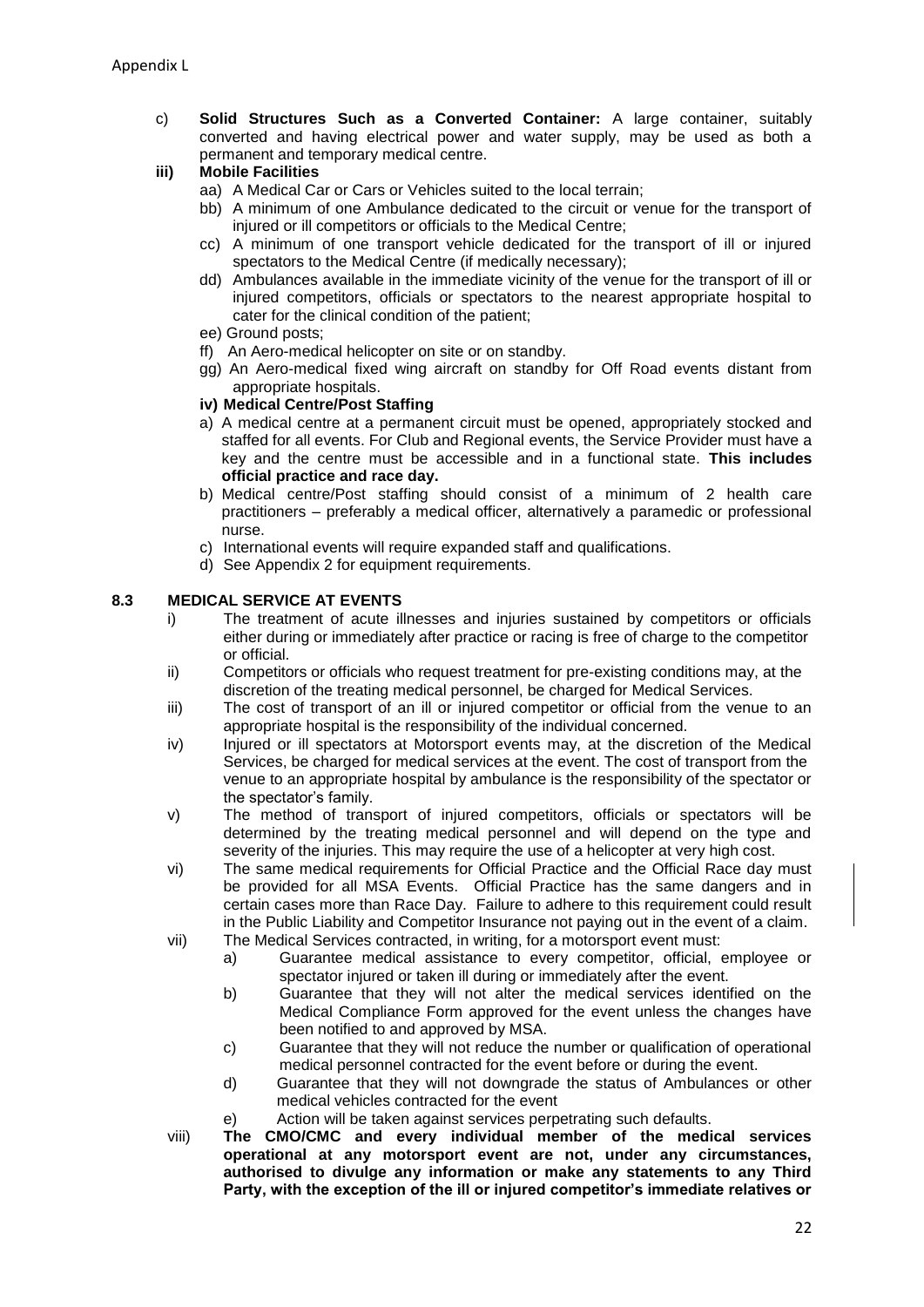#### **service crew. All members of all branches of the Media must be referred to the CoC for comment.**

- ix) Medical services designated as appropriate for an event must be available continuously and unaltered during the course of the event.
	- a) Medical services are required to be at their designated areas of operation one hour before the commencement of the event and will remain in place for a minimum of 30 minutes after completion of the final event of the day. Any proposed changes to this protocol must be discussed and agreed upon by the CoC and the CMO/CMC.
	- b) For Circuit racing, when there is a gap during practice or racing, operational medical personnel may leave their points of deployment but must return at least 15 minutes before the resumption of practice or racing.
	- c) For Non-Circuit events, particularly Off Road Car and Motorcycle events, medical personnel who have completed their duties on a specific stage of the event may stand down until required to perform duties on a subsequent stage.
- x) The organisers of motorsport events are required to sign a contract with a medical service provider to provide the medical personnel and vehicles as designated by the CMO/CMC as appropriate for that particular motorsport event.
	- a) Such contract should be in writing and it recommended that a copy be submitted to the CoC of the event, signed by both organiser and medical provider. Unrealistic or exorbitant quotations must be submitted to the Medical Panel.
	- b) Altered or Reduced Medical Services either in the number of personnel or vehicles or in the qualification of personnel supplied for an event will result in a breach of the written contract and the Medical Compliance Form which could result in the eligibility of the organiser to either reduce or not to pay the medical service provider's bill for the event.

# **9 - VEHICLE DEFINITIONS**

#### **9.1 DEFINITION OF AN AMBULANCE**

Listed below is a quick definition of an Ambulance. For further details, please contact the Medical Coordinator at Motorsport South Africa.

- i) The vehicle must be modified, adapted and configured to resemble an ambulance, enabling the accommodation of at least one stretcher patient.
- ii) The vehicle must be registered as an **"Ambulance"** with the relevant authorities according to existing Acts, ordinances and regulations.
- iii) The vehicle must be clearly marked as an Ambulance on the front and rear with a sign which shall be a minimum of 600mm x 150mm.
- iv) Red warning lights and sirens must be attached to the registered ambulance.
- v) The vehicle must be fitted with radio or telephonic communication so as to provide continuous communication with the ambulance control room.
- vi) The vehicle must be fitted with an **in date** fire extinguisher.
- vii) The vehicle must be equipped and stocked to the appropriate level of care as per BHF guidelines /Emergency Medical Services regulations. All equipment must be fully functional and all stock and medications must be within their expiry dates. (As per Appendix 3)
- viii) The driver of an ambulance shall hold an appropriate valid driver's license and, in the case of a patient carrying vehicle such driver shall also be in possession of a valid professional driving permit.
- ix) the interior of the patient compartment, excluding the driver's cab section, shall be a minimum of:

| (i) height | 1222mm |
|------------|--------|
|            |        |

- (ii) width 1333mm
- (iii) length 1900mm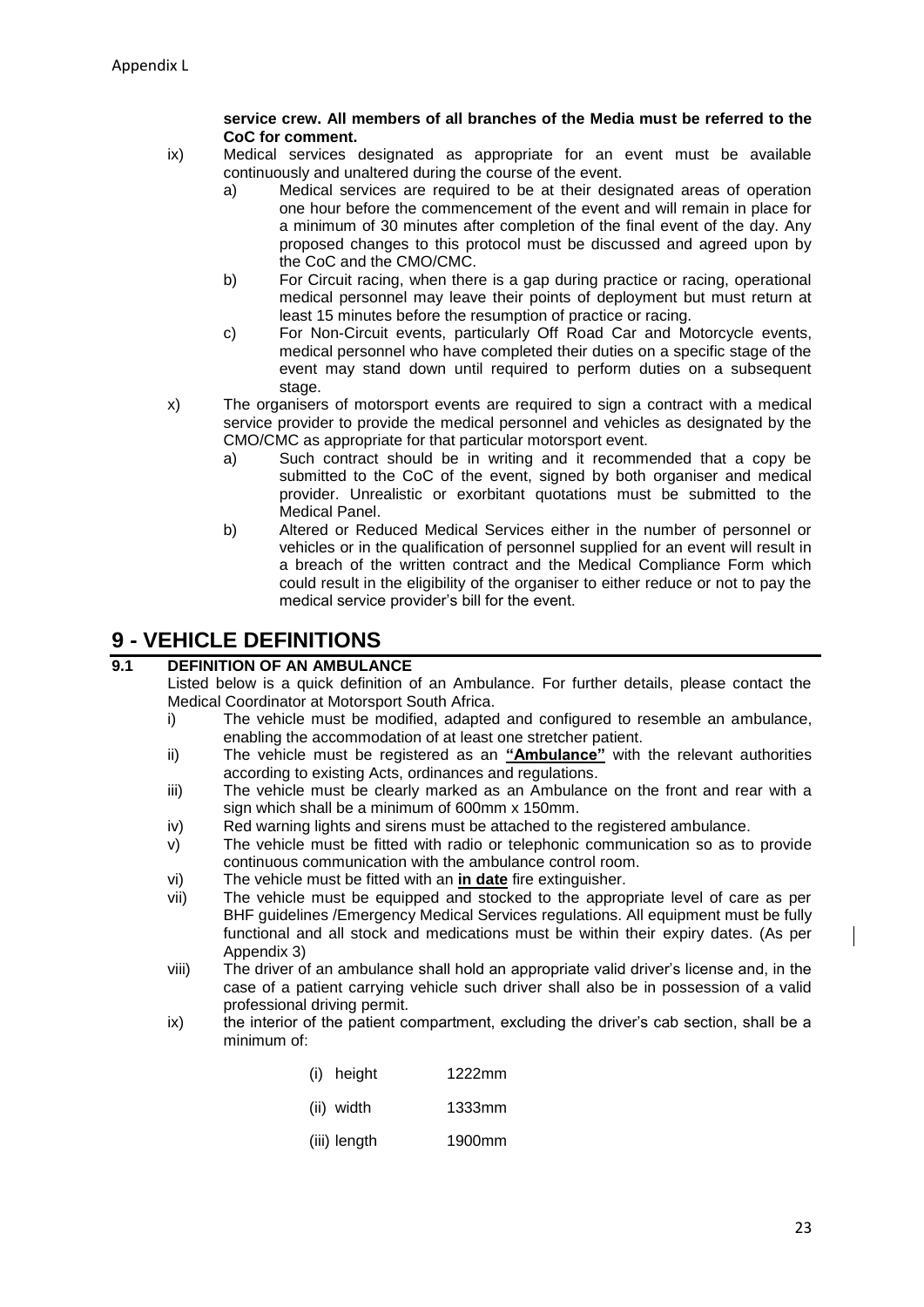#### **9.2 DEFINITION OF AN EMERGENCY MEDICAL RESPONSE VEHICLE**

The vehicle must be registered as an "Emergency Medical Response" with the relevant authorities according to existing Acts, ordinances and regulations.

- 
- i) The vehicle must be operated by a medically qualified professional;<br>ii) The type of vehicle selected and the configuration of such Emerc The type of vehicle selected and the configuration of such Emergency Medical Response will be determined by the expected function and the type of terrain over which the vehicle is expected to operate, thus it may be response only or response and transport.
- iii) The number of medical response vehicles required will be determined by the nature of the event and the length of the circuit, Special Stages and Off Road loops.
- iv) The medical response vehicle requires a roof mounted red light. A sign stating "medical car" in red on a white background must be exhibited on both sides of the vehicle. The medical occupant in the vehicle e.g. CMO, CMC should be identified on the front of the vehicle.
- v) The crew of any response vehicle should comprise of a minimum of 2(two) persons:
	- aa) A driver experienced in driving on circuits or off road, with some medical knowledge and training as a rescue or radio marshal.
	- bb) A medical practitioner or ALS paramedic with appropriate experience.
	- cc) If available, an ILS or BLS practitioner capable of assisting the medical practitioner or ALS paramedic.
- vi) All personnel in the Emergency Medical Response Vehicle deployed at Circuit, Cross Country Cars & Bikes shall wear appropriate crash helmets when on circuit or loop(s).
- vi) See Appendix 3 for equipment requirements.

#### **9.3 DEFINITION OF A RESCUE VEHICLE**

- i) The vehicle must be registered as a "Rescue Vehicle" with the relevant authorities according to existing Acts, ordinances and regulations.
- ii) The vehicle must be operated by a rescue qualified professional;
- iii) The type of vehicle selected and the configuration of such Rescue Vehicle will be determined by the expected function and the type of terrain over which the vehicle is expected to operate,
- iv) The number of rescue vehicles required will be determined by the nature of the event and the length of the Special Stages and Off Road loops.
- v) The rescue vehicle requires a roof mounted red light. A sign stating "rescue vehicle" in red on a white background must be exhibited on both sides of the vehicle.
- vi) The crew of any rescue vehicle should comprise of:
	- aa) A driver experienced in driving on circuits or off road, with a medical qualification and training as a rescue practitioner.
	- bb) A medical practitioner or ALS paramedic with appropriate experience.
	- cc) If available, an ILS or BLS practitioner capable of assisting the medical practitioner or ALS paramedic.
- vii) See Appendix 3 for equipment requirements.

#### **9.4 DEFINITION OF AEROMEDICAL SERVICES**

- i) The Aeromedical Service must be registered with the relevant authorities according to existing Acts, ordinances and regulations (G7 licencing and Part 138 registration)
- ii) The aircraft must be staffed by qualified and registered medical professionals.<br>iii) Aero Medical Requirements

#### iii) **Aero – Medical Requirements**

a) It must be clearly understood that, under certain circumstances, air transport of injured competitors is not an optional but an essential requirement for optimal treatment of the competitor. Certain types of injuries are not amenable to road transport from the venue to hospital, particularly over long distances or very uneven terrain. This is particularly true for spinal injuries.

#### b) **Dedicated Aero – Medical Helicopter**

aa) The helicopter that is provided for the event should be a dedicated aero–medical helicopter with G7 licencing and Part 138 registration. However, due to the very high cost of such helicopters, a civilian helicopter may be utilized to deploy medical resources to a remote  $\overline{\phantom{a}}$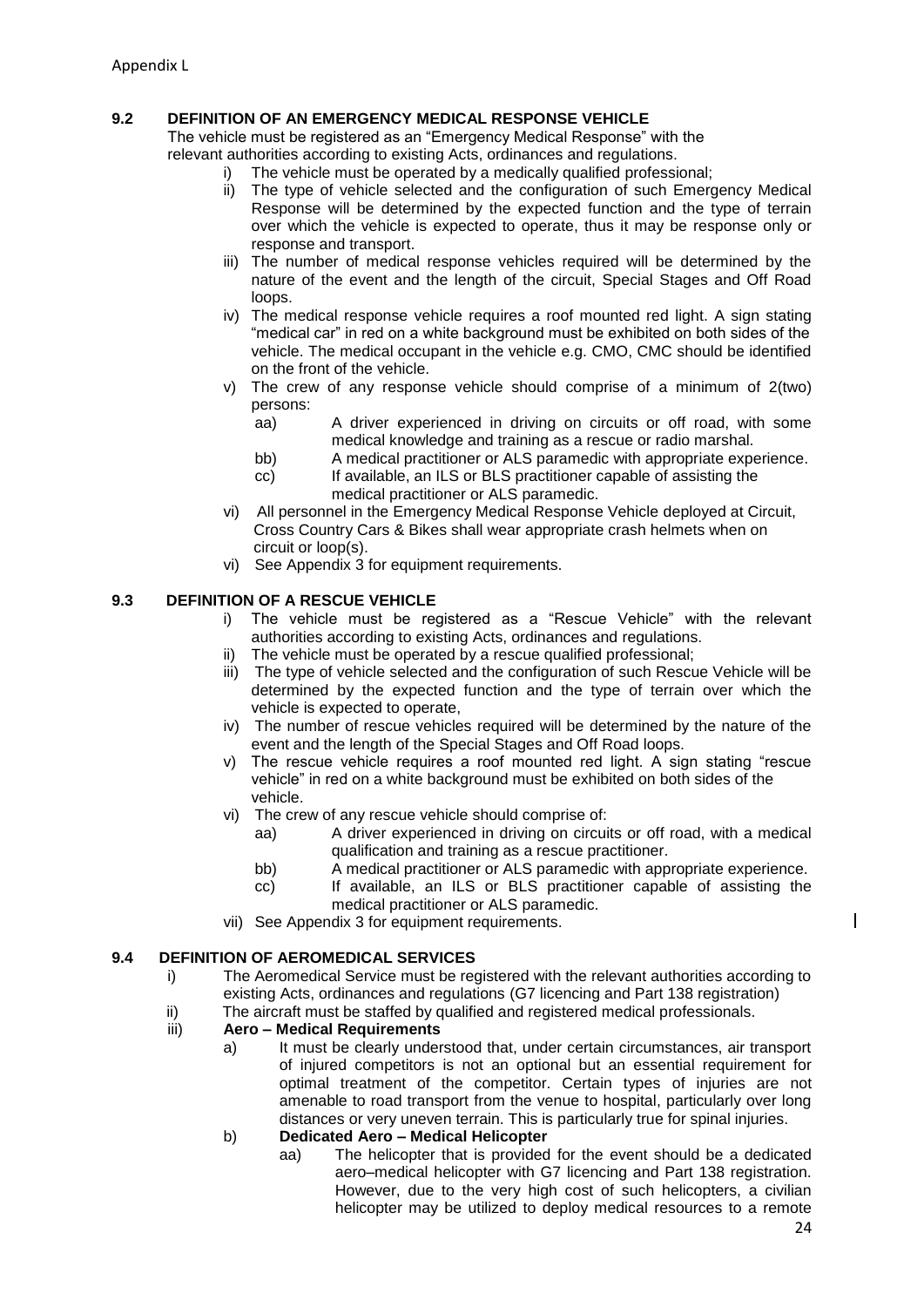accident scene over difficult terrain. **They may however not transport a patient.**

bb) The requirements for a helicopter must be clearly defined. - A helicopter on standby, but not at the venue, which can be called in to transport an injured competitor from the venue to an appropriate hospital.

- A helicopter on site at the venue which can be used for immediate response, particularly to areas that are inaccessible by road.

- cc) Helicopter landing zones must be clearly identified immediately adjacent to the medical centre for the event.
- dd) Should a helicopter be required on site at an event, the helicopter must be on site for the full duration of the event. The helicopter may be inspected before the commencement of the event.
- ee) If a helicopter deployed at an Off-Road event leaves the venue to transport an injured competitor to hospital, the race will continue in the absence of the helicopter.
- ff) The minimal crew on a helicopter is the pilot and 2(two) experienced Medical Personnel of which 1(one) must be a qualified Doctor or Advanced Life Support Paramedic who holds a qualification in Aeromedical transport.

#### c) **Dedicated Fixed Wing Aircraft Medical Services.**

- aa) The maximum range of helicopters is approximately 200-250kms. Events that are scheduled for remote areas may require the services of a dedicated fixed wing aero medical transport service to transfer a priority one patient to an appropriate trauma centre in an urban area. The aircraft must be G7 licenced and Part 138 registered.
- bb) If the need for a fixed wing service has been identified, an appropriate landing field with GPS co-ordinates must be identified and submitted to the operating service.
- cc) It is beyond the financial capabilities of an event organiser to have a fixed wing aircraft on site, therefore, it is sufficient that the appointed CMO/CMC who has identified the possible need for a fixed wing service contacts the services operators and notifies them of the event and the possible need for an aircraft.

# **10 - CIRCUIT AND VENUE MEDICAL REQUIREMENTS**

**CIRCUIT AND VENUE MEDICAL FACILITY REQUIREMENTS PER CATEGORY. NOTE: All MSA sanctioned events require a minimum of at least One Advanced Life Support Paramedic (ALS) or Doctor suitably experienced in pre-hospital emergency care.**

#### **10.1 MEDICAL RESPONSE VEHICLES**

Requirements as per point 10.2

i) **The decision to mobilise the Medical Response Vehicle during practice/racing is taken in race control by the CoC in consultation with the CMO/CMC depending on radio communication from the incident site.**

#### **10.1.1 MOTORSPORT FACET REQUIREMENTS**

- i) **Gymkhana, Drifting**  medical response vehicle not required.
- ii) **Drag racing** one appropriate medical response car at the track (see point 9.2) above for vehicle requirements).
- iii) **Circuit racing**  one medical vehicle per 2,5kms of the circuit. A vehicle selected as the medical car for circuit racing must be sufficiently powerful to complete one lap of the circuit behind the racing vehicles in a time equivalent to the time expected for the back markers of the field to complete the first lap of the circuit. It must have 4 doors and be capable of transporting three people comfortably with space for all rescue and medical equipment required. It is recommended that the vehicle must be equipped with a roll cage and front and rear seatbelts. Must have two-way radio communications with all emergency vehicles, ground posts, the medical centre and race control. **Staff allocated to the vehicle shall wear appropriate helmets while on the circuit**.
- iv) **Motocross, Karting, Oval, Supermoto, Trials**  1 medical response vehicle at the track. The medical response vehicle should ideally be a Quad with a dedicated driver, able to accommodate an ALS paramedic and capable of transporting an injured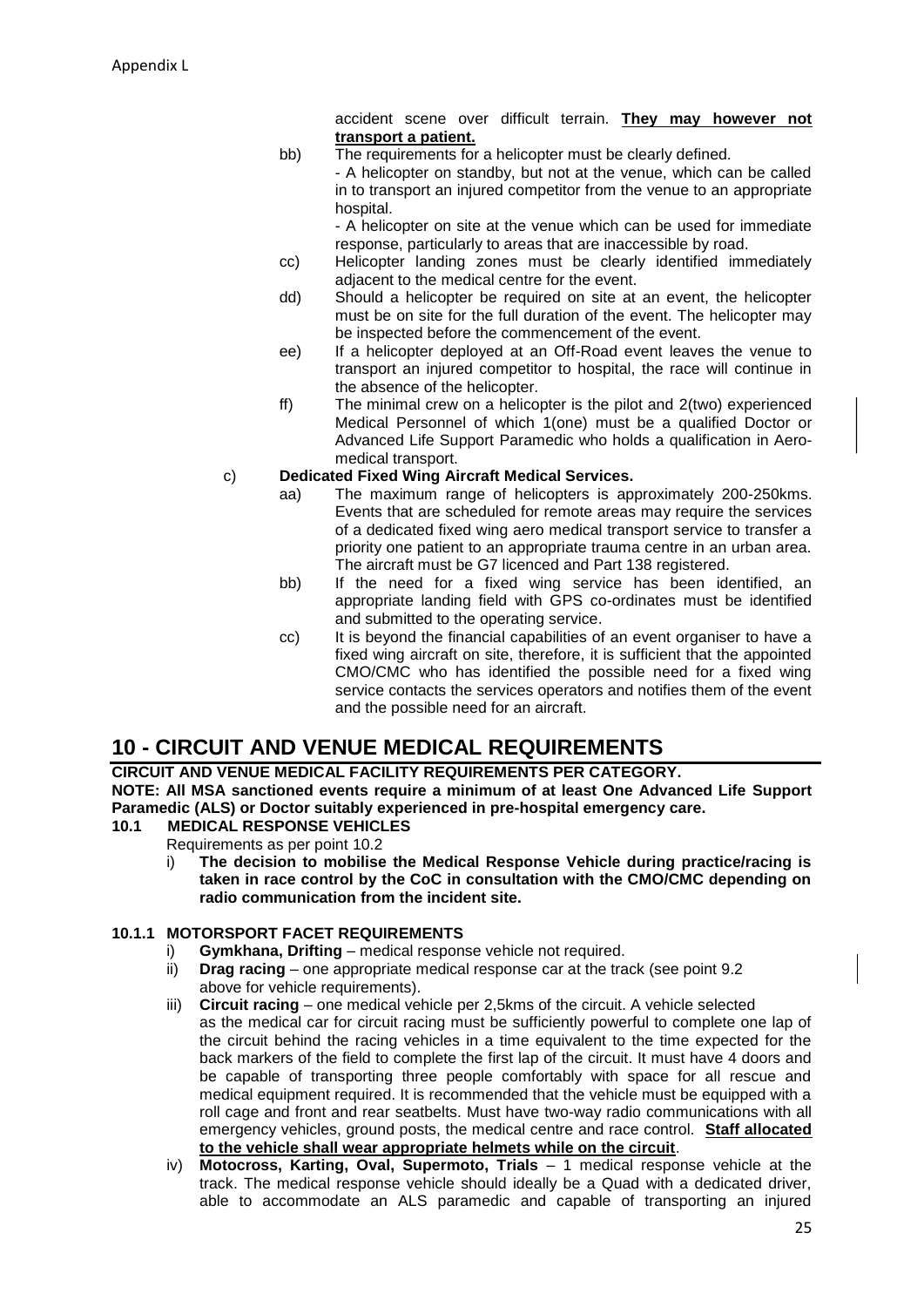competitor on a stretcher. **Staff allocated to the vehicle shall wear appropriate helmets while on the track**.

- v) **Special Stage Rally:** As a result of the individual starts and the dust gap between starts, a number of stages in Special Stage Rallies may be raced simultaneously. A medical response vehicle must be deployed at the start of the stage and must be capable of reaching a competitor injured in the stage within 20 minutes. In a long stage that is expected to take longer than 20 minutes to complete, a second or possibly a third medical car should be deployed within the stage. The vehicle selected should be capable of reaching an injured competitor on the stage. **Staff allocated to the vehicle shall wear appropriate helmets while on the loop**.
- vi) **Long distance Off Road events** require the organiser to submit a plan of the proposed route to the Regional Medical Representative two weeks in advance of the event. The plan must indicate the location of medical post, medical vehicles and the escape routes. Only on receipt of this plan can the medical requirements be determined. It is recommended that the Medical Response Vehicle for the event be capable to navigate the route. Only on receipt of this plan can the medical requirements be determined.

The general principle is the deployment of one Medical Response vehicle at the start and one Medical Response vehicle to cover every 50kms run on a single loop. The medical response vehicle with transport capability cannot be counted as an Ambulance. In the event of a helicopter being used as the primary response, a medical vehicle must still be present at the event. This is to ensure that a medical response is available should the weather deteriorate. Personnel allocated to the medical response vehicle may be used on the helicopter. The helicopter cannot be used to transport a patient if not registered with the relevant authorities to transport patients. The concept of vehicle leapfrogging must be employed.

Minimum requirements:

| 50km – 100km:  | 1 x Response Vehicle and 1 x ILS Ambulance. If the hospital<br>is situated more than 50km away from the event, an |
|----------------|-------------------------------------------------------------------------------------------------------------------|
|                | additional dedicated Transport Ambulance is required                                                              |
| 160km – 210km: | 3 x Ambulances (1 x ALS & 2 x ILS) and 1 x Transport                                                              |
|                | Ambulance. If conditions dictate, more resources will be                                                          |
|                | required                                                                                                          |
|                |                                                                                                                   |

For all Off Road/Long distance events a Medical Plan must be submitted to MSA. Medical escape routes must be indicated on the Route Maps as well as the route direction. **Staff allocated to the vehicle shall wear appropriate helmets while on the loop**.

#### **10.2 AMBULANCES FOR COMPETITORS AND OFFICIALS**

**The decision to mobilise a Circuit Ambulance during practice and racing is taken in race control by the CoC in consultation with the CMO/CMC depending on radio communication from the incident site.**

- i) An Ambulance deployed at a specific point on the track or loop may leave that point to transport an injured competitor or official to the medical centre or to an awaiting transport Ambulance.
- ii) On completion of the transport the Ambulance must immediately return to its initial point of deployment unless an alternate Ambulance has already replaced it.
- iii) Only under exceptional circumstances immediate threat to life or limb may an Ambulance deployed at the track leave the deployed point to transport a patient to hospital, leaving that point vacant.

#### **10.2.1 MOTORSPORT FACET REQUIREMENTS**

- i) **Gymkhana, Drifting**  one ALS Ambulance, appropriately crewed, must be deployed at the track.
- ii) **Circuit and Drag racing – one ALS or one ILS Ambulance, appropriately**  crewed, must be deployed per 2.5kms of the track.
- i) **Motocross, Supermoto – two Ambulances (ALS/ILS), appropriately crewed,** must be deployed at the track.
- ii) **Karting, Oval, Trials – one ALS or ILS Ambulance, appropriately crewed, must b**e deployed at the track.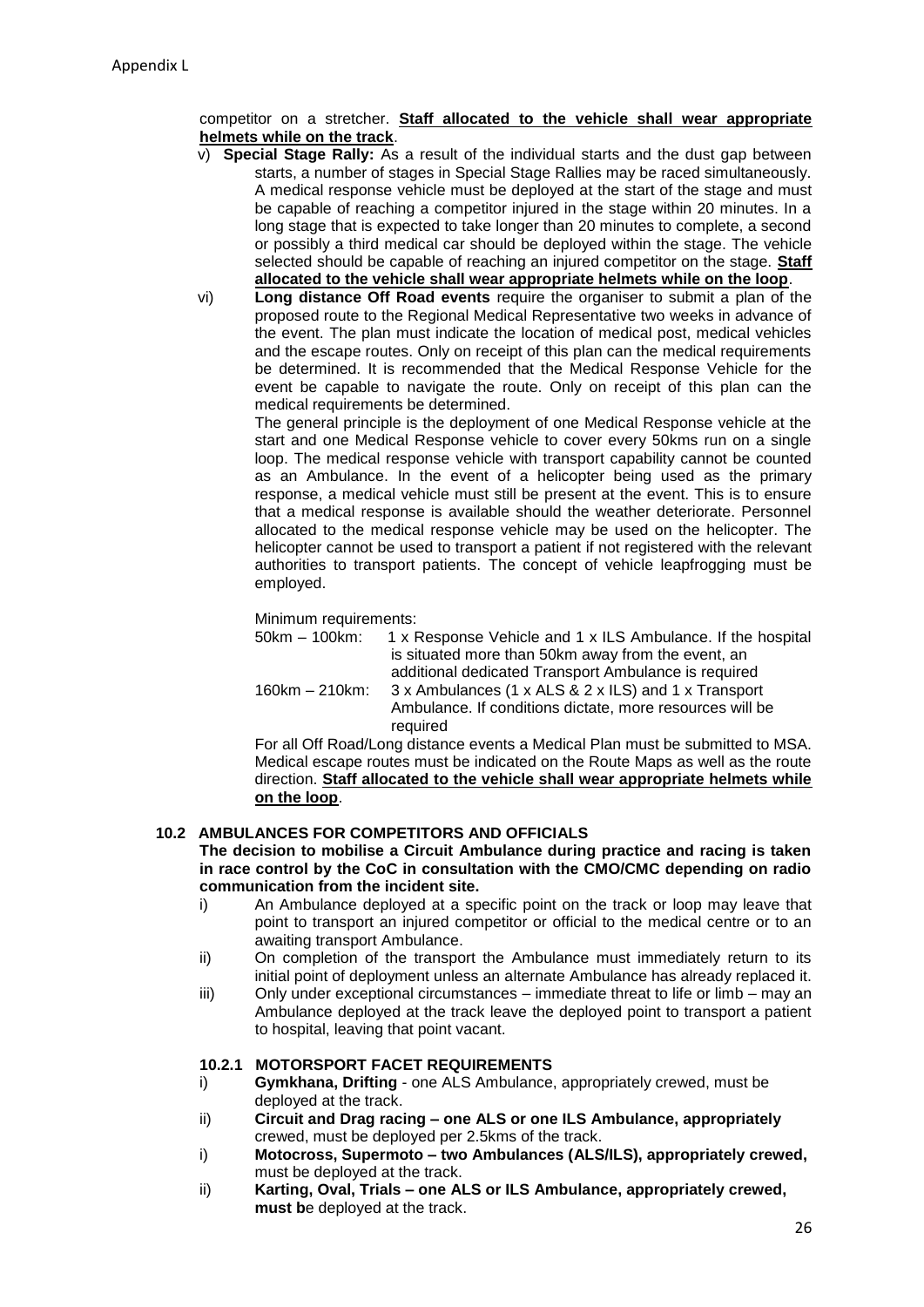- iii) **Special Stage Rally**  one ALS or ILS Ambulance, appropriately crewed, must be deployed at the start of each stage. The Ambulance deployed must be capable to navigate the stages. The concept of vehicle leapfrogging must be employed.
- f) **Long Distance Off Road – as for Medical Response Vehicle (one vehicle to** perform a dual response-transport function). The general principle is the deployment of one Ambulance at the start and one Ambulance to cover every 50kms run on a single loop. Vehicle rotation including "leapfrogging" is critical to achieving cost effectiveness in Rally and Off Road events.
- g) **Rally and Special Stage incident procedure:**

In the event that an accident with injuries occurs in a stage, the response Ambulance will be dispatched into the stage.

The drivers of cars entering the stage will be informed at the start that there is a slow moving vehicle in the stage. In a long stage, where there are one or more response Ambulances deployed in the stage and the response Ambulance is directed to enter the stage, a board indicating a slow moving vehicle has entered the stage should be displayed at the point of entry.

h) **Historic and Classic Rallies, Regularity** and **Economy Runs** which are issued an MSA permit: There are no requirements for dedicated medical services. The organiser is requested to notify the EMS and hospitals of the regions through which the event will proceed of the date of the event. Proof of notification and acknowledgement by the relevant EMS and hospitals must be sent to MSA by 14h00 on the Tuesday two weeks before the event.

#### **10.3 TRANSPORT AMBULANCES**

- i) In the event that an injured competitor, official or spectator is required to be transported from the event to hospital, an Ambulance not deployed at the event must be dispatched to transport the patient.
- ii) In the event that the medical condition is immediately life or limb threatening, an Ambulance deployed at the event may have to be dispatched to provide the necessary transport without jeopardising the welfare of the patient. The Ambulance dispatched must be replaced immediately, either permanently or temporarily, until the Ambulance returns from the hospital.
- iii) A dedicated transport ambulance **must be physically present** at the event for the following scenarios:
	- aa) Distance to initial Regional hospital identified as suitable for stabilization of more than 50km; or
	- bb) No local EMS provider within 50km.

#### **10.4 GROUND POSTS**

- i) Ground posts may be required at Motocross, Supermoto, Karting, Circuit and Short circuit events.
- ii) Injured motorsport competitors must receive medical attention as soon as possible after injury. A Ground Post is a point adjacent to the track which the CMO/CMC and CoC have identified as areas where accidents and falls may occur. This point is identified as a Ground Post which can provide immediate medical response.

The post should be in close proximity to a marshals' point and should be crewed by an ILS Practitioner but recommended by an ALS paramedic (if available) and BLS practitioner, who will respond on foot to the fallen or injured competitor.

- iii) One or more ALS paramedics mounted on medically equipped Quads may replace ALS paramedics at Ground Posts.
- iv) Multiple Ground Posts may be required.
- v) The Ground Post selected must:
	- aa) Afford operational crews with adequate physical protection from injury;
	- bb) Afford operational crews with protection from the elements and immediate access to toilets;
	- cc) Have functional radio communication with race control, the CMO/CMC and the medical centre;
	- dd) Have Ambulance back up immediately available.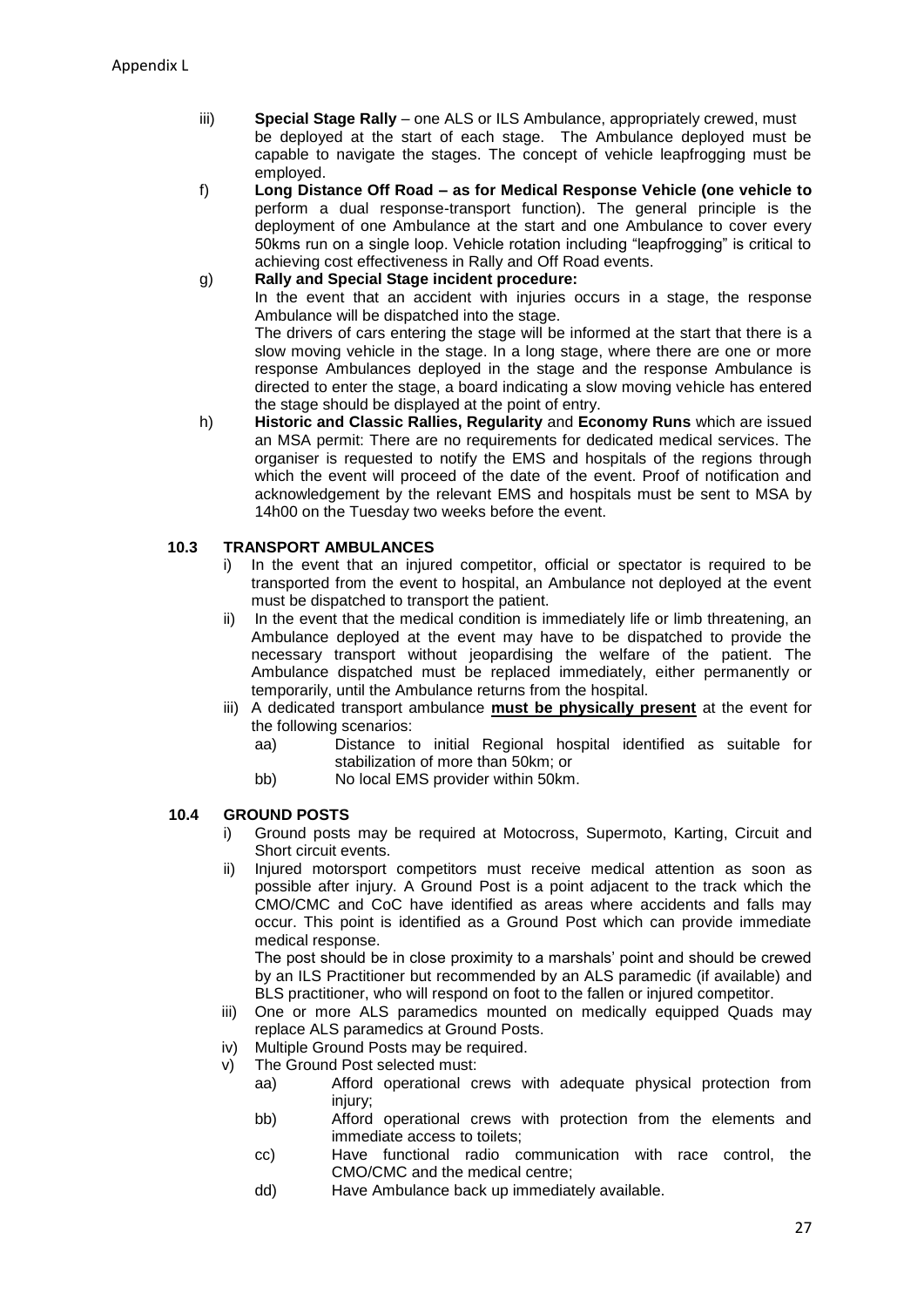# **11 – SPECTATOR MEDICAL REQUIREMENTS**

- i) It is the responsibility of the event CMO/CMC to ensure sufficient medical services, in **addition to the circuit and venue medical facility requirements mentioned above,** are dedicated to providing medical care to spectators.
- **ii) The Risk Assessment Matrix from the Regulations Relating to Emergency Medical Care at Mass Gathering Events is to be used to determine the minimum number of personnel and ambulances required for the event.**
- ii) The requirements for the provisions of Medical services and Ambulances will be determined by the size of the crowd, the distribution of spectators at the event, the physical characteristics of the event locale and the duration of the event.
- iii) Members of registered first aid organisations may be deployed to provide first aid for spectators.
- vii) It is important to note that the above guidelines are minimum requirements and organisers and CMO/CMCs should adhere to statutory regulations at all times.
- viii) CMO/CMC need to determine the amount of personnel required as per SANS 10366 Risk Categorization.

# **12 – INCIDENT MANAGEMENT**

- i) Immediate and professional incident management is vital for the welfare of every competitor and the safety of fellow competitors, officials and medical personnel.
- ii) Incident command requires the most senior person at the incident scene to take immediate command of the incident who are experienced in the management of incidents. This may be a marshal, a post chief or medical personnel at an adjacent Ground Post.
- iii) The person taking immediate incident command may be replaced on the arrival of a more senior or professionally qualified person.
- iv) The initial single incident command may be broken up into various sector commands which may include medical, fire and rescue sector commands. This is vital in the management of multiple casualty incidents such as structural fire, stand collapse, etc.
- v) The incident commander has the following immediate responsibilities:
	- a) Notifying race control of his attendance at the incident;
		- b) Providing a preliminary report for race control identifying:
			- aa) The exact site of the incident;
			- bb) Whether the vehicles are on or off the racing area;
			- cc) Whether the race can continue or not;
			- dd) The presence of hazards such as fire, fuel leak etc.
			- ee) Driver entrapment or not.
			- The times of all communications must be documented by the race control.
- vi) As early as possible, the medical person on scene must provide a concise medical status report:
	- Priority 1 e.g. Polytrauma;
	- Priority 2 e.g. Fractured ankle;
	- Priority 3 e.g. Abrasions Arm;
	- Priority 4 not resuscitatable.
	- The times of all communications must be documented by race control.
- vii) Determine the most appropriate means of moving the competitor off the circuit Ambulance on access road, Ambulance on circuit, competitor walking etc.
	- The information obtained from the procedures outlined in v) and vi) is vital for deciding whether racing may continue or must be stopped.
- viii) In the event of multiple casualties occurring, the race must be stopped to allow additional emergency vehicles to enter the circuit. Under no circumstances may the aero-medical helicopter land on the circuit.
- ix) Extrication of entrapped drivers must be accomplished by using the accepted equipment and principles of medical rescue.
- x) The Incident Commander must notify the medical centre via Race Control of the imminent arrival of the competitor at the centre.
- xi) Racing that has been stopped to allow access to injured competitors may not recommence until all injured competitors, officials and medical and rescue personnel have cleared the track completely and available to resume duties at the track.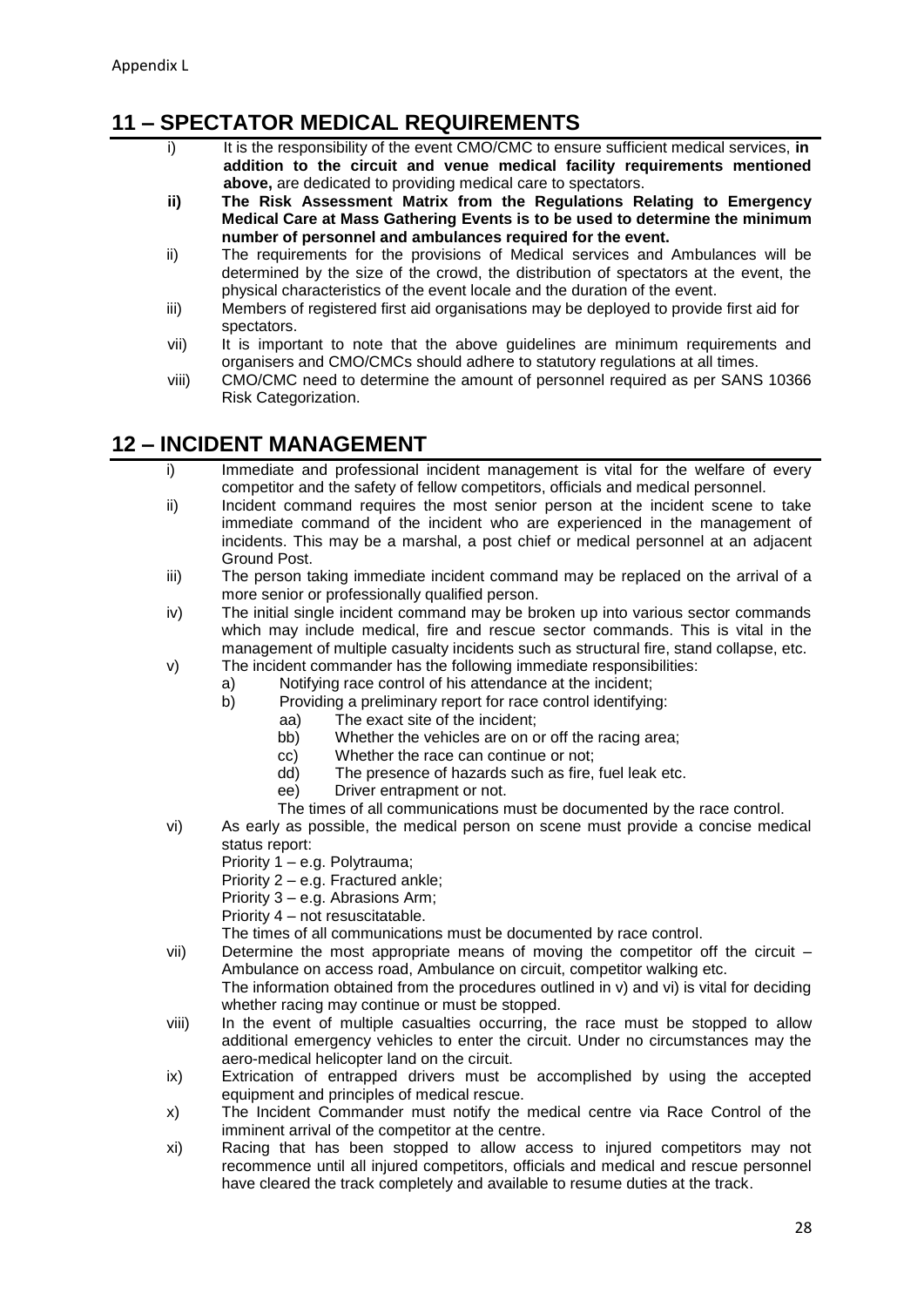xii) On completion of the evaluation of all injured competitors and officials, the incident commander will supervise the clearing and cleaning of the incident scene. Once this has been satisfactorily completed, the incident commander will initiate the orderly withdrawal of all personnel vehicles not deployed at that point. On completion, he will notify race control that the incident command has been closed down.

#### **12.2. DEBRIEFING**

Although medical personnel are frequently exposed to grotesque injury and death, it must be remembered that marshals, some of whom are very young, are not exposed to such scenes. It is the responsibility of the CMO or CMC to assess the state of mind of exposed officials and medical personnel and, if necessary, to debrief them during or after the event and to identify the need for further professional counselling.

### **13 - DOPING CONTROL**

#### **13.1 MSA ANTI-DOPING**

**Using drugs to enhance performance is against the rules laid down by the governing bodies of most recognized sports. It damages the image and value of the sport, and contravenes the fundamental principles of sportsmanship and fair competition. It is the responsibility of all competitors and officials to ensure at all times that they are** 

- **aware of what they put into their bodies. No exceptions to the rules will be tolerated.** i) MSA will not condone the use of any substance identified on the WADA and/or any other prohibited list, unless a Therapeutic Use Exemption (TUE) has been issued by
- SAIDS and/or the relevant International Controlling body. ii) MSA prescribes to the doping codes of FIA, FIM, SAIDS and WADA, for details refer to their respective websites.
- iii) Sporting commissions are requested to consult with the Medical Panel (through the Medical Coordinator and/or Operations Manager) with a view to regular anti-doping testing and initiating doping prevention programmes in their individual categories.
- iv) Suspicion of competitors using prohibited substances should be communicated to the Medical Coordinator at MSA – [rashaad@motorsport.co.za](mailto:rashaad@motorsport.co.za)
- v) Any competitor found guilty of a doping offence will face penalties in line with WADA and/or SAIDS.
- vi) A link to the WADA and SAIDS websites is available via the MSA Website.
- vii) It is important to note that SAIDS can conduct Anti-doping tests at any time without advising MSA.
- vii) Should a competitor not be sure of a substance they are taking it is their responsibility to contact MSA and/or the relevant authorities to confirm whether the substance is acceptable or not. **Ignorance of the rules is not an excuse; all competitors are responsible for what goes into their bodies.**

### **14 – GENERAL REQUIREMENTS**

#### **14.1 IDENTIFICATION OF COMPETITORS AND OFFICIALS**

It is important that all competitors and officials have, at all times, appropriate identification on their persons. This is of particular importance with regard to dope testing and cross border events, as well as for admittance to hospital in the case of injuries.

#### **14.2. COMPETITOR WITHDRAWALS**

- i) In an attempt to distinguish between an accident and competitor withdrawals, particularly in Off Road events, any competitor who withdraws must submit their time card or notify the nearest race official as soon as possible after withdrawing.
- ii) The withdrawing competitor is required to hand a report containing the reason for their withdrawal. This must include the competitors name, ID number and MSA licence number. The competitor must receive a receipt signed by a race official.
- iii) Failure to comply with this regulation may result in an R1000.00 fine and suspension of the competitor's licence pending an enquiry.
- iv) A competitor who withdraws after an accident must be seen by the CMO/CMC and have their name entered on the official event Accident Report Form.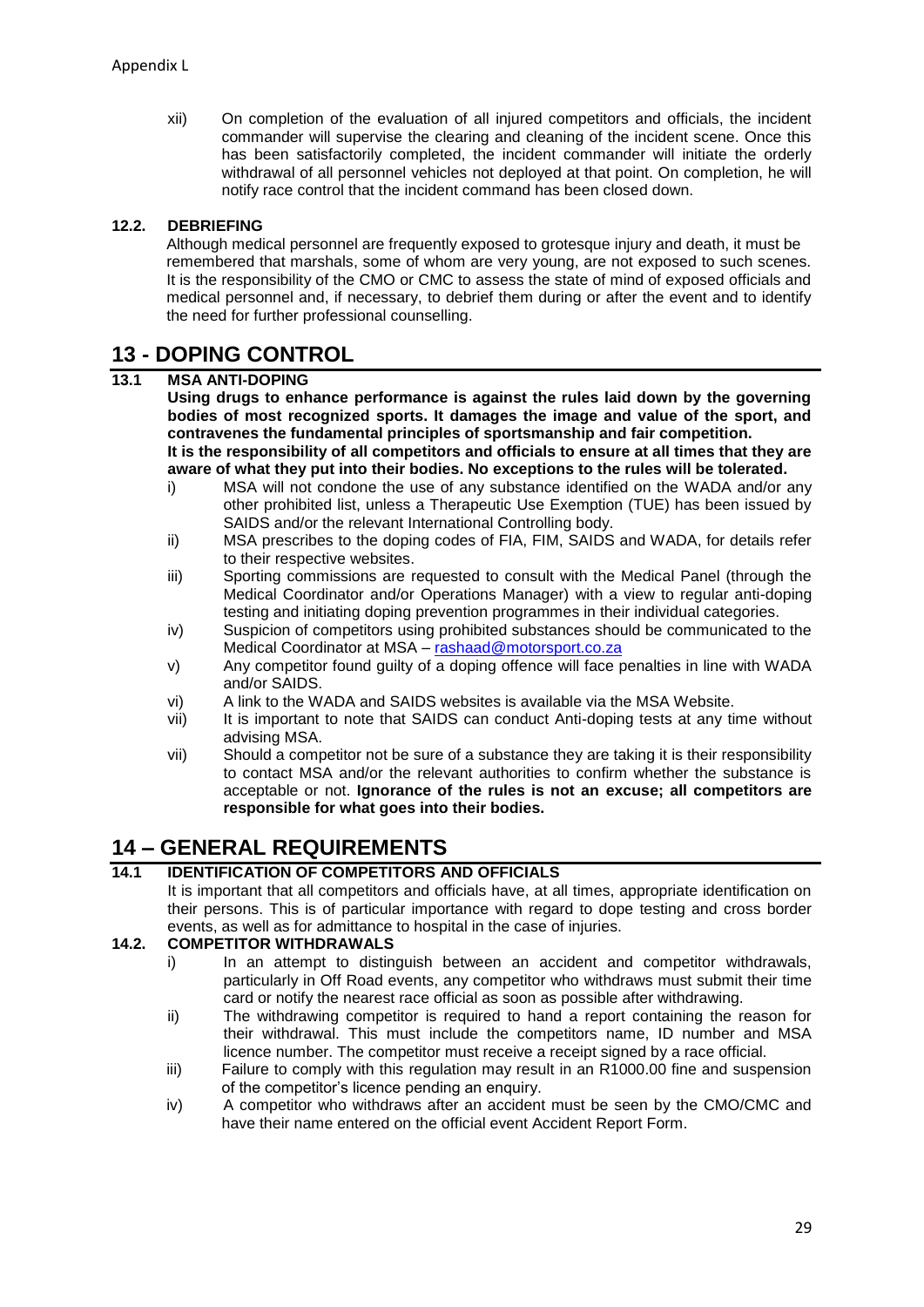#### **14.3. MAINTENANCE OF MEDICAL SERVICES AT EVENTS**

If, at any time, the number of medical officers, emergency care practitioners or professional nurses and EMS vehicles committed to the event, in accordance with the medical compliance form, are not present at the event, the event must be stopped until the full service is available.

#### **14.4. NATIONAL TARIFF FOR MEDICAL SERVICES**

No national tariff for medical services is recommended. Organisers are requested to negotiate with EMS providers individually. As a guideline the published UPFS tariffs of Public Sector can be used.

#### **14.5 APPROVAL OF MEDICAL SERVICE PROVIDERS**

Medical Service Provider wishing to provide medical services during MSA sanctioned events require approval from an appointed Regional Medical Representative.

The Medical Service Provider will be required to provide the following documents before being approved:

- i) Proof of BHF registration
- ii) Registration documents of Ambulances to be used
- iii) Copy of DOH Letter/Token/Licence applicable for Events
- iv) Public liability insurance
- v) Personnel HPCSA registration cards

#### **14.6 MEDICAL SEMINAR**

There will be a short online exam for new CMC's/CMO's to confirm competency and understanding of Appendix L.

All current CMC's/CMO's will also be issued with the online exam every 3 years.

All CMC's and CMO's are reminded to contact MSA for a copy of the latest/current version of Appendix L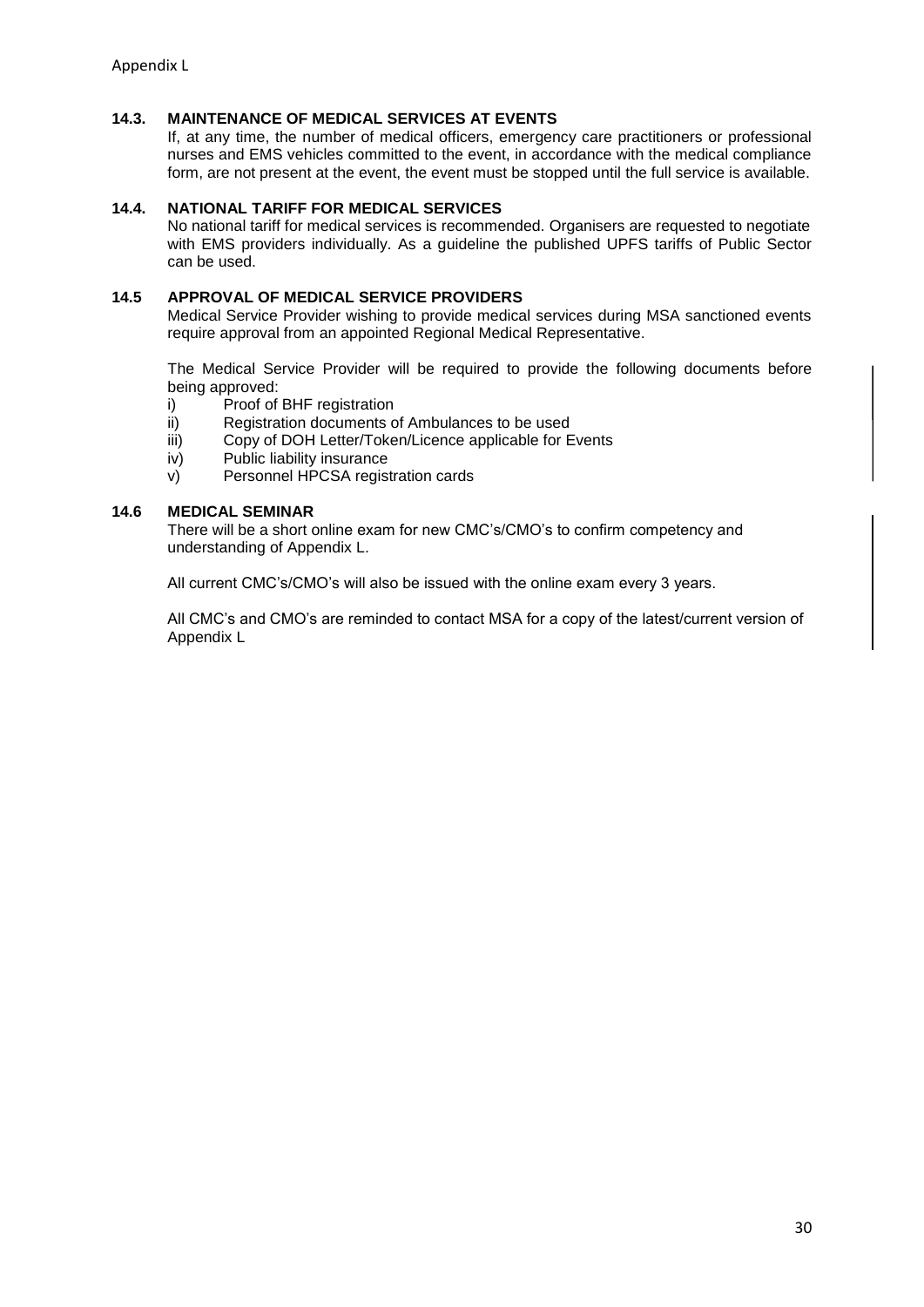# **APPENDIX 1 – CMO/CMC CHECKLIST**

#### **1. PRE-EVENT CHECKLIST**

- 1.1 Identify the dates, times and the venue for the event.
- 1.2 Identify the medical facilities and equipment/stock available at the venue.
- 1.3 Identify the minimum medical services required for professionally serving the event, both for the circuit/track and the spectators.
- 1.4 Identify special requirements to be present at the venue such as personnel, x-ray equipment, etc.
- 1.5 Identify the need for aero–medical services, either on site or on standby.
- 1.6 Identify hospitals appropriate for emergency and definitive treatment, contact the hospitals and notify them of the date of the event. Identify contact telephone numbers for the hospital and a mobile number for a contact person to assist in the event of any problems encountered on the day. Request the hospital to confirm its availability and acceptance of MSA Insurance in writing.
- 1.7 Identify average transport times from the venue to the hospital both by road and by air.
- 1.8 Identify possible public health and infectious disease hazards and plan accordingly e.g. malaria.
- 1.9 Ensure that all competitors and their teams, organisers, officials and medical personnel are informed of potential health hazards and immunizations required for the region.
- 1.10 Ascertain the expected weather conditions and plan accordingly.
- 1.11 Ensure that a disaster plan is available for the venue.
- 1.12 Ensure what type of uniform is required for the event and ensure its delivery one week before the event.
- 1.13 Ensure that food and beverages will be regularly available for all personnel.
- 1.14 Hold briefings with medical personnel.

#### **2. EVENT CHECKLIST**

- 2.1 Reconfirm the availability of the designated hospitals and if necessary, visit the hospitals.
- 2.2 Reconfirm the acceptance by the hospital of MSA Insurance.<br>2.3 Reconfirm transport times to hospitals.
- 2.3 Reconfirm transport times to hospitals.<br>2.4 Confirm the provisions for anti-doping t
- Confirm the provisions for anti-doping testing.
- 2.5 Ensure your presence at the venue 2 hours before practice and racing commences and, if possible, perform a circuit inspection 30 minutes before practice or racing.
- 2.6 Conduct CMO/CMC inspection of:
	- The Medical Centre;
	- All medical vehicles and personnel;
	- All Ground posts;
	- The helicopter if onsite.
	- Radio communications with all above persons and race control.
- 2.7 Conduct daily pre- and post-event briefings and debriefings.
- 2.8 Confirm with the CoC that all medical personnel and vehicles are in attendance and deployed. Request the CoC to sign the Medical Compliance Form. If medical services do not comply, notify the CoC and take remedial action.
- 2.9 Perform requested Special Medical Examinations.

#### **3. IN THE EVENT OF AN ACCIDENT**

- 3.1 In consultation with the CoC determine whether the race can continue or not.
- 3.2 Ensure that appropriate medical attention reaches injured competitors as soon as possible.
- 3.3 Request early information on the medical status of injured competitors.<br>3.4 Supervise the medical treatment of injured competitors.
- 3.4 Supervise the medical treatment of injured competitors.<br>3.5 Determine the disposal of injured competitors, whether
- Determine the disposal of injured competitors, whether discharged or transferred to Hospital, determining the appropriate method of transport.

#### **4. IN THE EVENT OF A FATAL ACCIDENT**

4.1 Ensure that Medico-legal requirements of the country's legal system have been completed.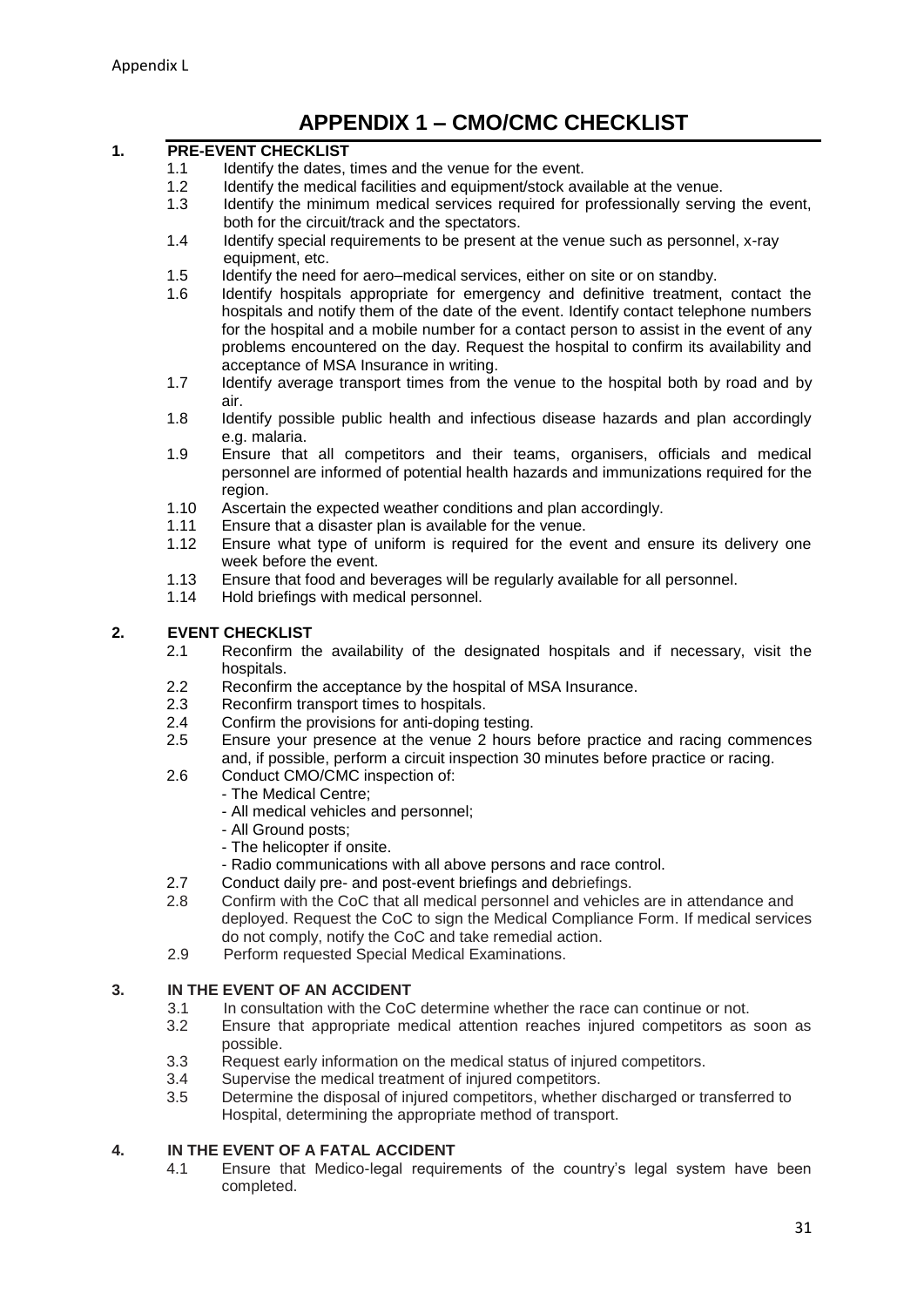- 4.2 Ensure that medical information is provided to the immediate family, or in their absence, team members.
- 4.3 Ensure that care and counselling is provided to immediate family, team members, sponsors and officials affected by the incident.
- 4.4 Ensure that the CoC and all relevant officials are notified confidentially, including the President of the Medical Panel.
- 4.5 Absolutely no information may be divulged to any representative of any branch of the media.

#### **5. POST EVENT CHECKLIST**

- 5.1 Ensure that every ill or injured competitor has been adequately assessed, treated and transferred.
- 5.2 Ensure that Patient Report Forms are fully completed.
- 5.3 Complete fully and clearly the Accident Report Form, sign and ensure that all documentation reaches MSA timeously i.e. by no later than 12h00 the Tuesday following the event. The Accident report form must be sent even if there are no incidents to report.
- 5.4 Debrief all operational personnel.
- 5.5 Stand down all operational personnel.

### **APPENDIX 2 – MEDICAL CENTRE/POST EQUIPMENT**

The following equipment is required in the medical centre for official practice and race days:

- **1.** Equipment and facilities to be supplied by the venue (in addition to point 21.iii above):
	- 1.1. Examination Couch(es)
	- 1.2. Procedure Trolley
	- 1.3. Drip stand
	- 1.4. Medical waste and sharps containers
	- 1.5. Water
	- 1.6. Electricity
	- 1.7. Toilet (permanent medical centres)
- **2.** Consumables and equipment to be supplied by the medical service provider:
	- 2.1. Stethoscopes; pupil torches; thermometers; diagnostic sets containing auroscopes and ophthalmoscopes;
	- 2.2. Manual and electronic blood pressure recording and monitoring equipment.
	- 2.3. Immobilisation devices including spine boards, scoop stretchers, spider harness, head blocks and rigid cervical collars;
	- 2.4. A continuous oxygen supply with sufficient back-ups;
	- 2.5. Oxygen delivery devices (60% partial rebreathers, venture masks, nebulisation masks);
	- 2.6. Suction apparatus (battery operated and manual) and catheters;
	- 2.7. Bag–Valve–Mask–Reservoir; Mechanical ventilation;
	- 2.8. Laryngoscopes with full range of adult and paediatric blades, spare batteries and bulbs;
	- 2.9. Full range of endotracheal tubes, oropharyngeal airways, introducers, Magill's forceps, tracheostomy tape;
	- 2.10. Surgical cricothyroidotomy set;
	- 2.11. Full range of IV cannulas, intravenous fluids and administration sets;
	- 2.12. Monitor defibrillator and pulse oximeter;
	- 2.13. Traction and immobilisation splints;
	- 2.14. Burn dressings
	- 2.15. Warming equipment eg. forced air warmer (bair hugger) and fluid warming equipment, when required.
	- 2.16. Full range of resuscitation, sedation, analgesic and paralyzing drugs (within scope of practice), including lock-up facilities as required;
	- 2.17. Full range of consumables;
	- 2.18. A range of medication for minor ailments.
	- 2.19. All MSA medical documentation and supplemental documents as required.
	- 2.20. In the event that a trauma experienced medical practitioner is present in the medical centre:
		- 2.20.1. Central venous line kits (high capacity);